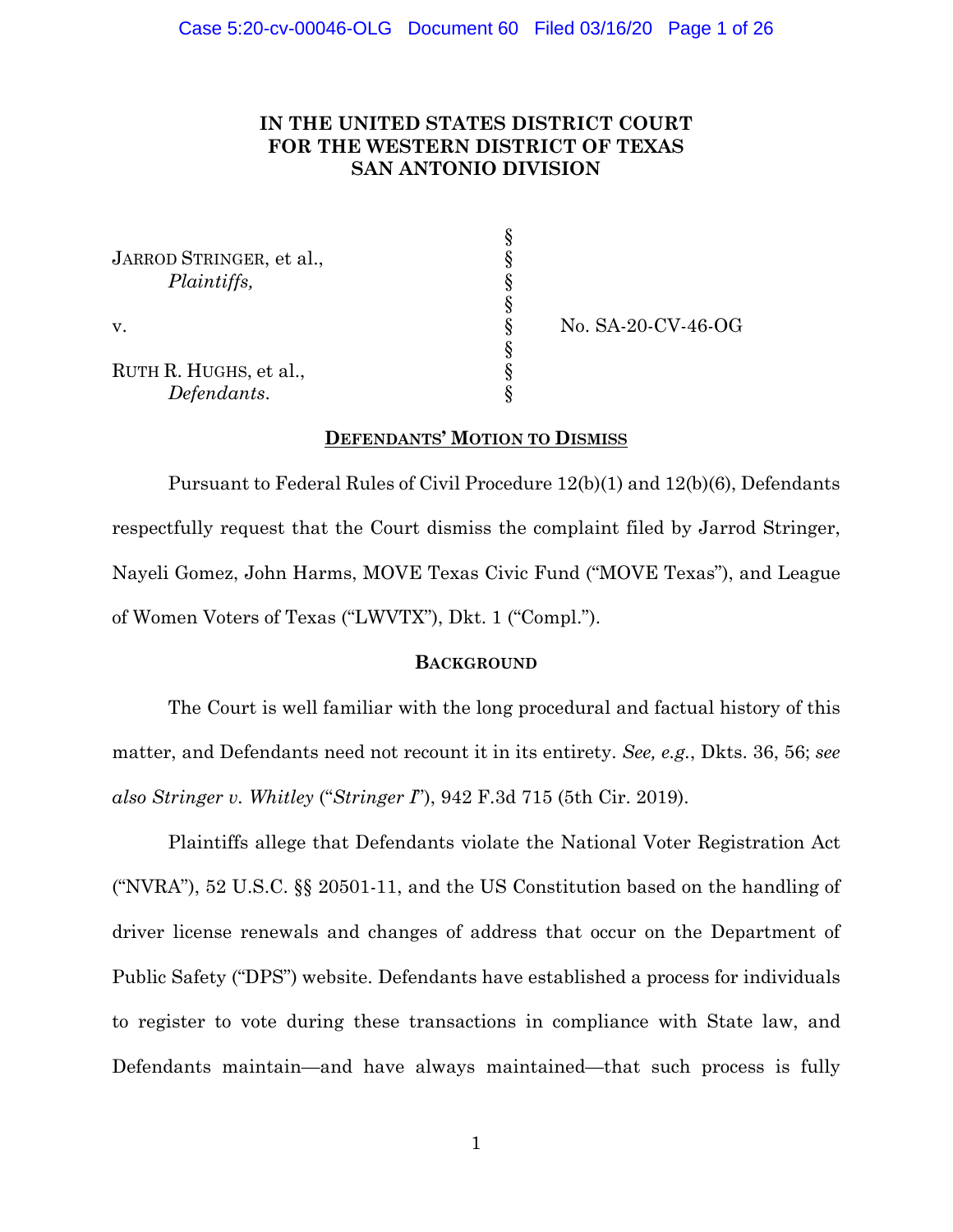#### Case 5:20-cv-00046-OLG Document 60 Filed 03/16/20 Page 2 of 26

compliant with both the NVRA and the Fourteenth Amendment. But for Plaintiffs, the current process is insufficient because it does not satisfy their true aim: the imposition of online voter registration in Texas. The Texas Legislature has thus far declined to provide for online voter registration in the State, and neither the NVRA nor the US Constitution requires Texas to provide for online voter registration. The Court should reject Plaintiffs' attempt to achieve their preferred policy via litigation and dismiss this case.

### **ARGUMENT AND AUTHORITY**

Plaintiffs' complaint should be dismissed for lack of jurisdiction because they have each failed to allege sufficiently that they have standing to proceed. And even if they had standing, Plaintiffs' claims fail on the merits because Texas law and Defendants' processes are compliant with the NVRA and the US Constitution.

### **I. The Court lacks jurisdiction over Plaintiffs' claims.**

Federal Rule of Civil Procedure 12(b)(1) governs motions to dismiss for lack of subject-matter jurisdiction. *E.g.*, *Hooks v. Landmark Indus., Inc.*, 797 F.3d 309, 312 (5th Cir. 2015). "Subject-matter jurisdiction" refers to "the courts' statutory or constitutional power to adjudicate the case." *Steel Co. v. Citizens for a Better Env't*, 523 U.S. 83, 89 (1998). Subject-matter jurisdiction is "a threshold issue that must be resolved before any federal court reaches the merits of the case before it." *Perez v. United States*, 312 F.3d 191, 194 (5th Cir. 2002); *Steel Co.*, 523 U.S. at 94-95.

"[S]tanding is perhaps the most important of the jurisdictional doctrines." *FW/PBS, Inc. v. City of Dallas*, 493 U.S. 215, 231 (1990) (internal quotation omitted).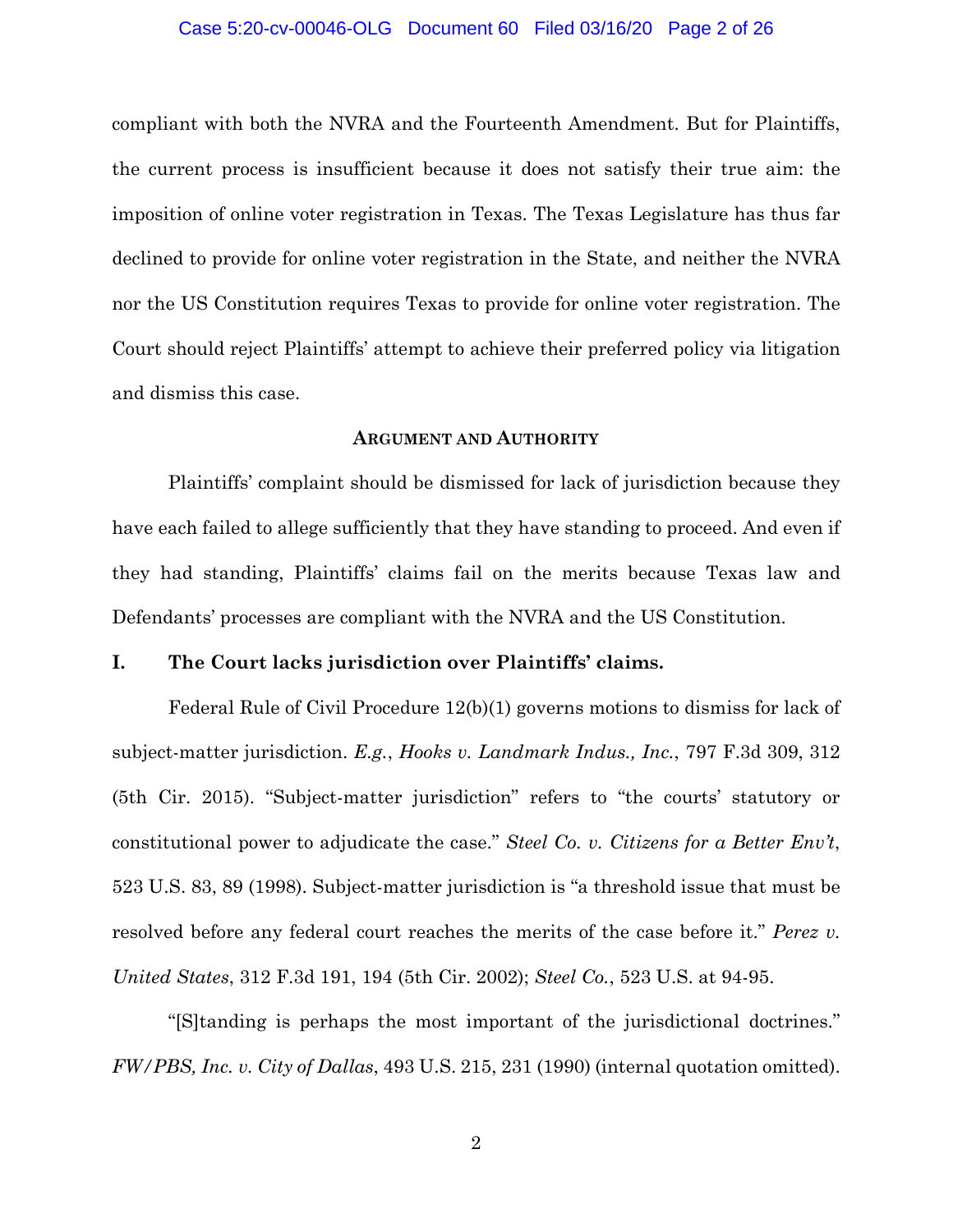#### Case 5:20-cv-00046-OLG Document 60 Filed 03/16/20 Page 3 of 26

To establish Article III standing, a plaintiff must show: (1) an actual or imminent, concrete and particularized "injury-in-fact"; (2) that is fairly traceable to the challenged action of the defendant (causation); and (3) that is likely to be redressed by a favorable decision (redressability). *Friends of the Earth, Inc. v. Laidlaw Envt'l. Servs. (TOC), Inc.*, 528 U.S. 167, 180-81 (2000). All three elements are "an indispensable part of the plaintiff's case" and each plaintiff bears the burden to establish them. *E.g.*, *Lujan v. Defs. of Wildlife*, 504 U.S. 555, 561 (1992).

## **A. The Individual Plaintiffs lack standing.**

The Fifth Circuit in *Stringer I* was clear about the burden the Individual

Plaintiffs must satisfy in order to meet the three-element test for standing:

Requests for injunctive and declaratory relief implicate the intersection of the redressability and injury-in-fact requirements. The redressability requirement limits the relief that a plaintiff may seek to that which is likely to remedy the plaintiff's alleged injuries. Because injunctive and declaratory relief "cannot conceivably remedy any past wrong," plaintiffs seeking injunctive and declaratory relief can satisfy the redressability requirement only by demonstrating a continuing injury or threatened future injury. That continuing or threatened future injury, like all injuries supporting Article III standing, must be an injury in fact. To be an injury in fact, a threatened future injury must be (1) potentially suffered by the plaintiff, not someone else; (2) "concrete and particularized," not abstract; and (3) "actual or imminent, not 'conjectural' or 'hypothetical.'" The purpose of the requirement that the injury be "imminent" is "to ensure that the alleged injury is not too speculative for Article III purposes." For a threatened future injury to satisfy the imminence requirement, there must be at least a "substantial risk" that the injury will occur.

### 942 F.3d at 720-21 (footnotes omitted).

But notwithstanding this clear instruction from the Fifth Circuit, the Individual Plaintiffs have failed to allege facts sufficient to demonstrate that they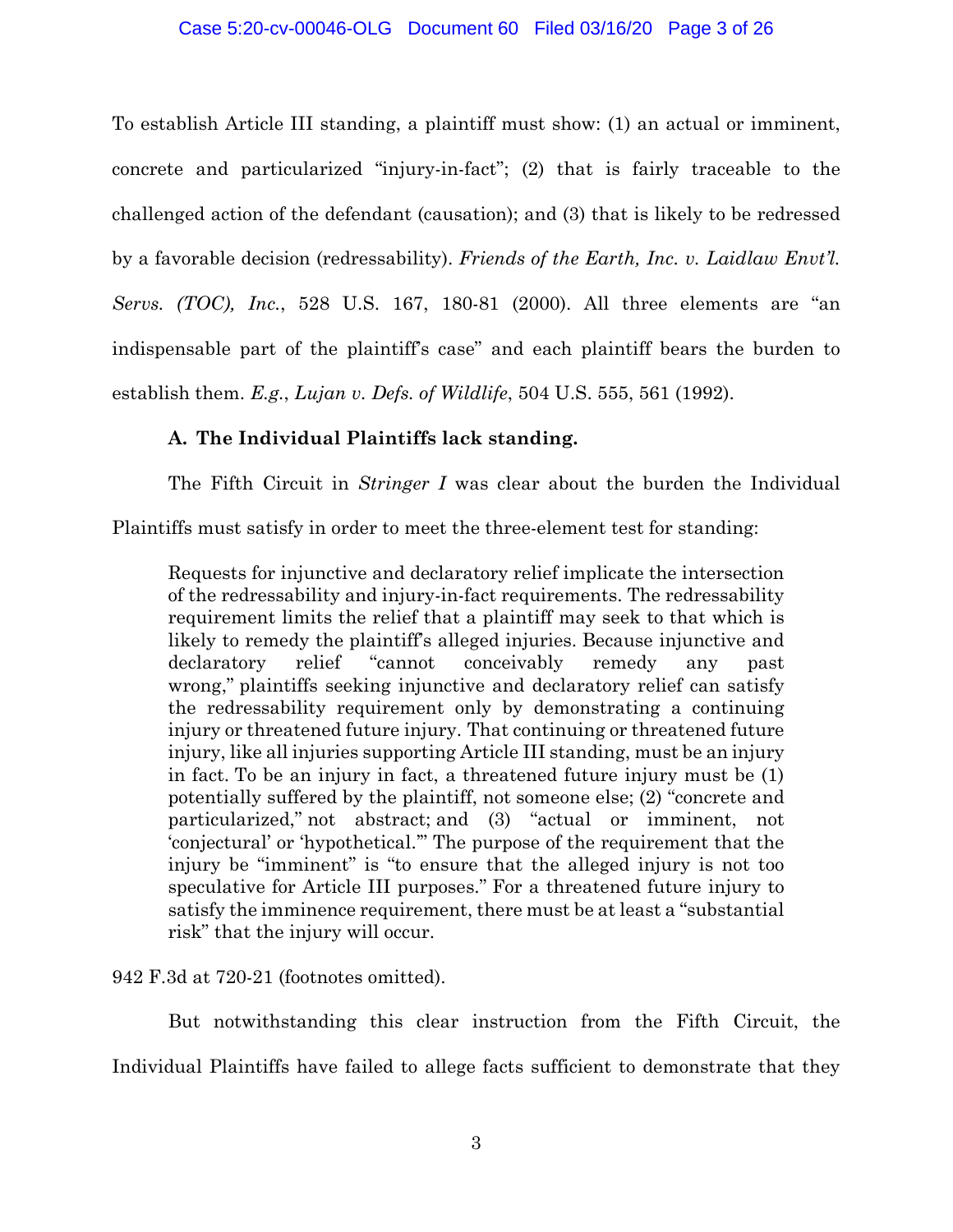#### Case 5:20-cv-00046-OLG Document 60 Filed 03/16/20 Page 4 of 26

have suffered a redressable injury-in-fact. Moreover, Plaintiffs also cannot demonstrate that their injuries are traceable to Defendants.

### **1. Jarrod Stringer**

Stringer—who failed to demonstrate standing in his earlier lawsuit—has again failed to demonstrate that this Court has jurisdiction over his claims. He alleges two past harms: his failure to update his voter registration address prior to *Stringer I* after he moved from Arlington to San Antonio, and his alleged failure to update his voter registration address again in November 2019 after he moved from San Antonio to Houston. Compl. ¶¶ 49-50. Each of these is "not a continuing or threatened future injury, but a past injury." *Stringer I*, 942 F.3d at 721; *see also, e.g.*, *McGregor v. LSU Bd. of Sup'rs*, 3 F.3d 850, 867 (5th Cir. 1993) ("We must be careful not to confuse continuous violations with a single violation followed by continuing consequences; only continuous unlawful acts can form the basis of a continuous violation."). Accordingly, these alleged past harms cannot form the basis for standing to obtain prospective injunctive relief.

Stringer's standing, then, must come from an alleged "substantial risk" that the injury will recur. *See Stringer I*, 942 F.3d at 721 ("Standing also does not follow from the conclusion that the injunctive relief sought by a plaintiff would prevent the plaintiff from suffering the same injury in the future, which is always true when a plaintiff seeks an injunction prohibiting a defendant from repeating an action that injured the plaintiff in the past."). Perhaps aware of this problem, Stringer's complaint adds the following allegations: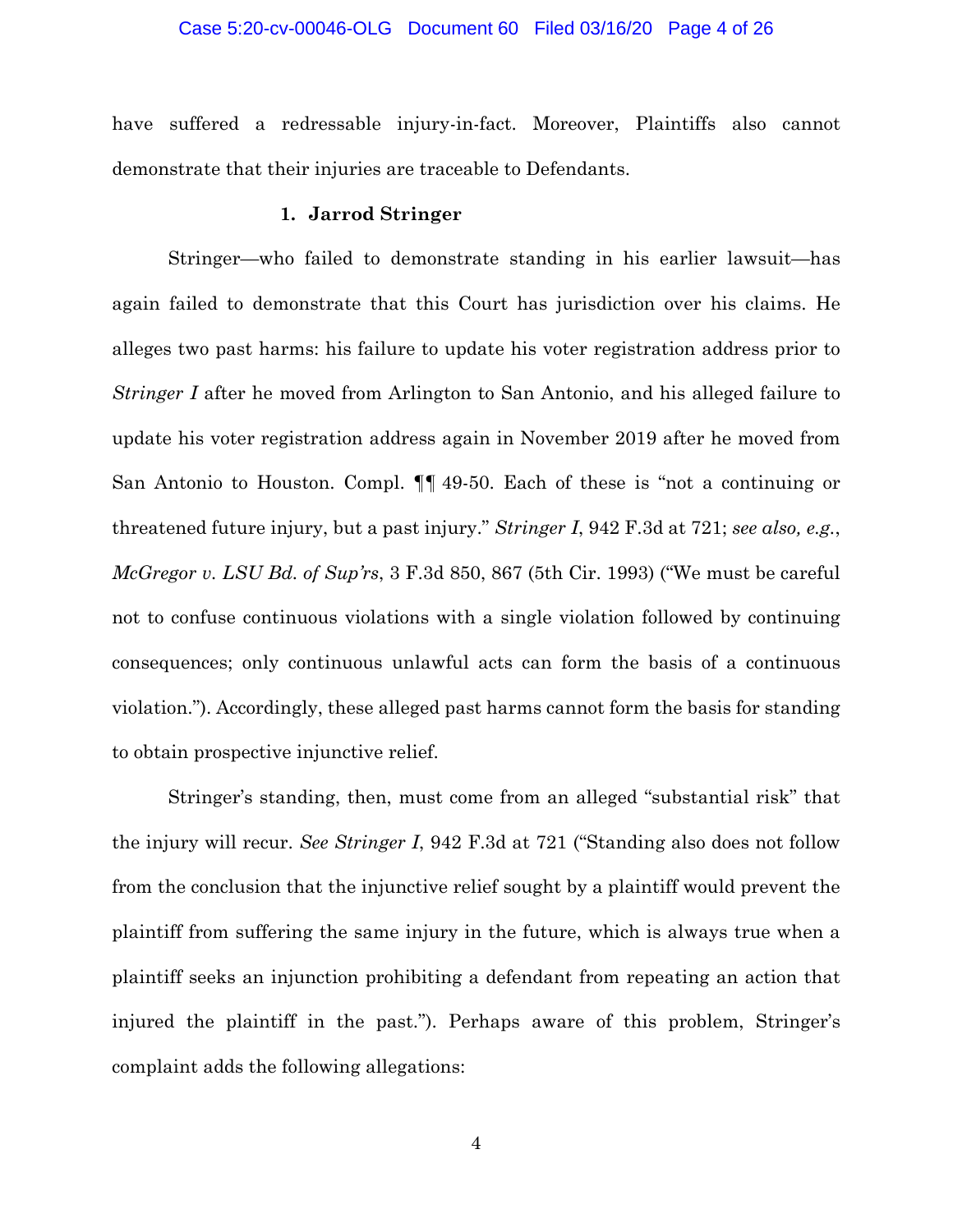Mr. Stringer plans to move residences again in 2020. Specifically, Mr. Stringer and his wife plan to move out of their rental apartment into a new residence by August 25, 2020 at the latest. When he moves to his new address, Mr. Stringer intends to use the online DPS system to update his driver's license address.

Compl. ¶ 50. But this is not sufficient to constitute a "substantial risk." As an initial matter, "standing is not created by a declaration in court pleadings." *Miss. State Democratic Party v. Barbour*, 529 F.3d 538, 545 (5th Cir. 2008). Stringer's allegations regarding his "substantial risk" of reinjury amount to nothing more than his own *ipse dixit*, and without any supporting facts, cannot establish standing.

Moreover, Stringer does not allege that he intends to move out of Harris County. A voter who moves within the same county—i.e., within the jurisdiction of the same voter registrar—can update their address online through Texas.gov. *See* Tex. Elec. Code § 15.021(d). If the voter fails to make this change within 30 days of an election, the voter can still vote "in the election precinct in which the voter is registered if the voter resides in the county in which the voter is registered and, if applicable: (1) resides in the political subdivision served by the authority ordering the election if the political subdivision is other than the county; or (2) resides in the territory covered by the election in a less-than-countywide election ordered by the governor or a county authority." Tex. Elec. Code § 63.0011(b); *see also* Did You Change Something?, https://www.votetexas.gov/register-to-vote/did-you-changesomething.html (last visited March 15, 2020). Accordingly, without the allegation that Stringer intends to leave his life in Harris County behind and move to the jurisdiction of another voter registrar—and that there is no suggestion that he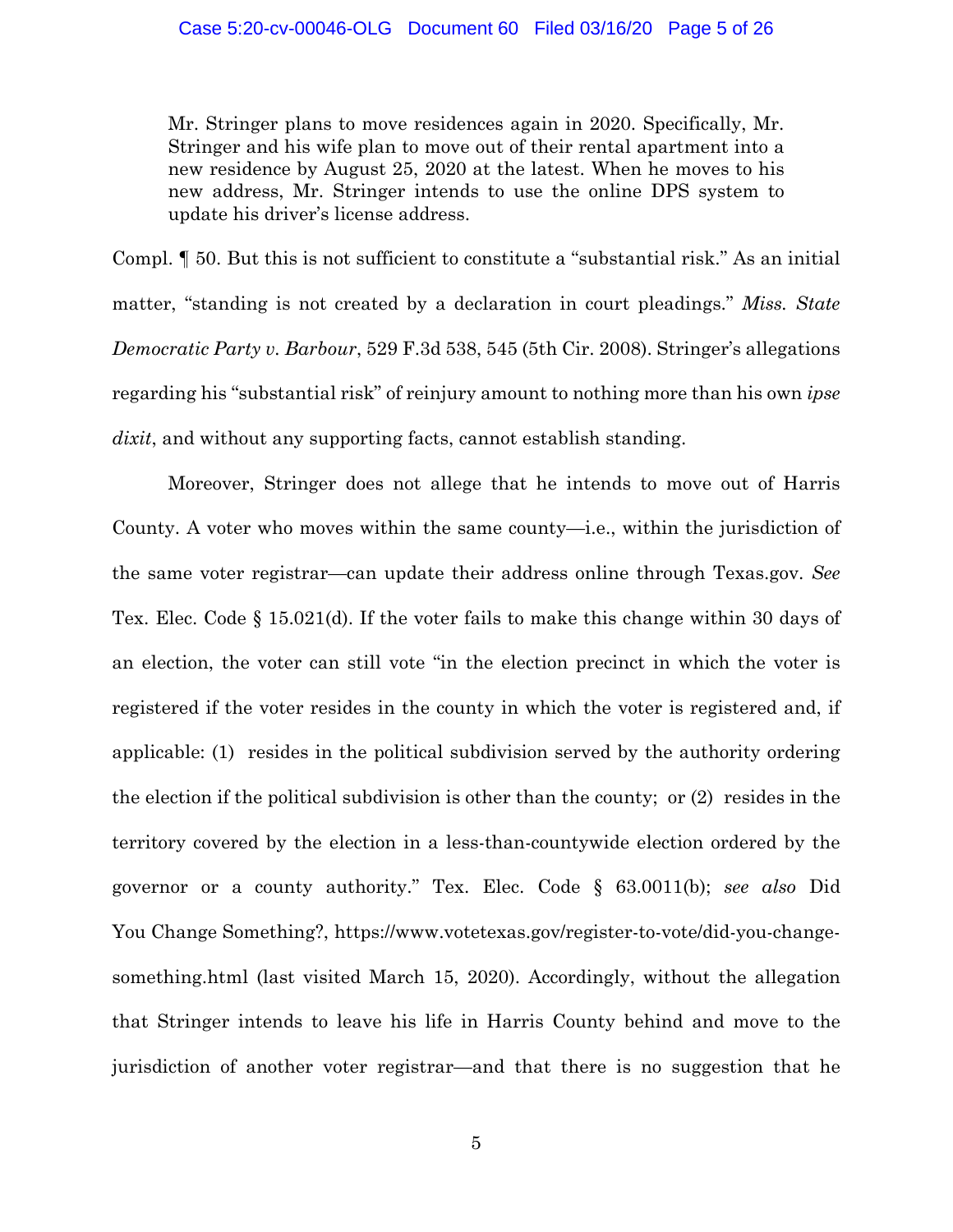#### Case 5:20-cv-00046-OLG Document 60 Filed 03/16/20 Page 6 of 26

intends to do so—Stringer cannot demonstrate that he faces any future harm whatsoever, must less a "substantial risk" of future harm that is necessary for him to demonstrate Article III standing. Accordingly, Stringer fails to satisfy both the injury-in-fact and the redressability prongs of the standing test.

Stringer also fails to demonstrate that any alleged injury to his right to vote is traceable to any conduct by either Defendant. The cause of any failure to have his voter registration reflect his current address—a failure which does not impact his right or ability to vote, as described above—was his own inaction, and not the action of Defendants. If Stringer's address was not updated as a result of the alleged November 23, 2019 online driver license transaction, it was because he failed to follow the plain instructions on the website upon completion of his driver license update: submit a signed application to update their voter registration information. *See, e.g.*, *Stringer I*, 942 F.3d at 719. Accordingly, Stringer has failed to meet any of the three elements of the standing inquiry.

### **2. Nayeli Gomez**

Gomez fails to demonstrate that she has standing for substantially the same reasons that Stringer fails to do so. Her alleged injury, if any, is a past injury, and there is no suggestion that she will be injured again in the future; like the plaintiffs in *Stringer I*, she only alleges that she plans to interact with DPS online again in the future, *see* Compl. ¶ 51 ("Next time she changes addresses or needs to renew her driver's license and is eligible, Ms. Gomez intends to do so through the DPS online system."), which does not constitute "a substantial risk that [she] will attempt to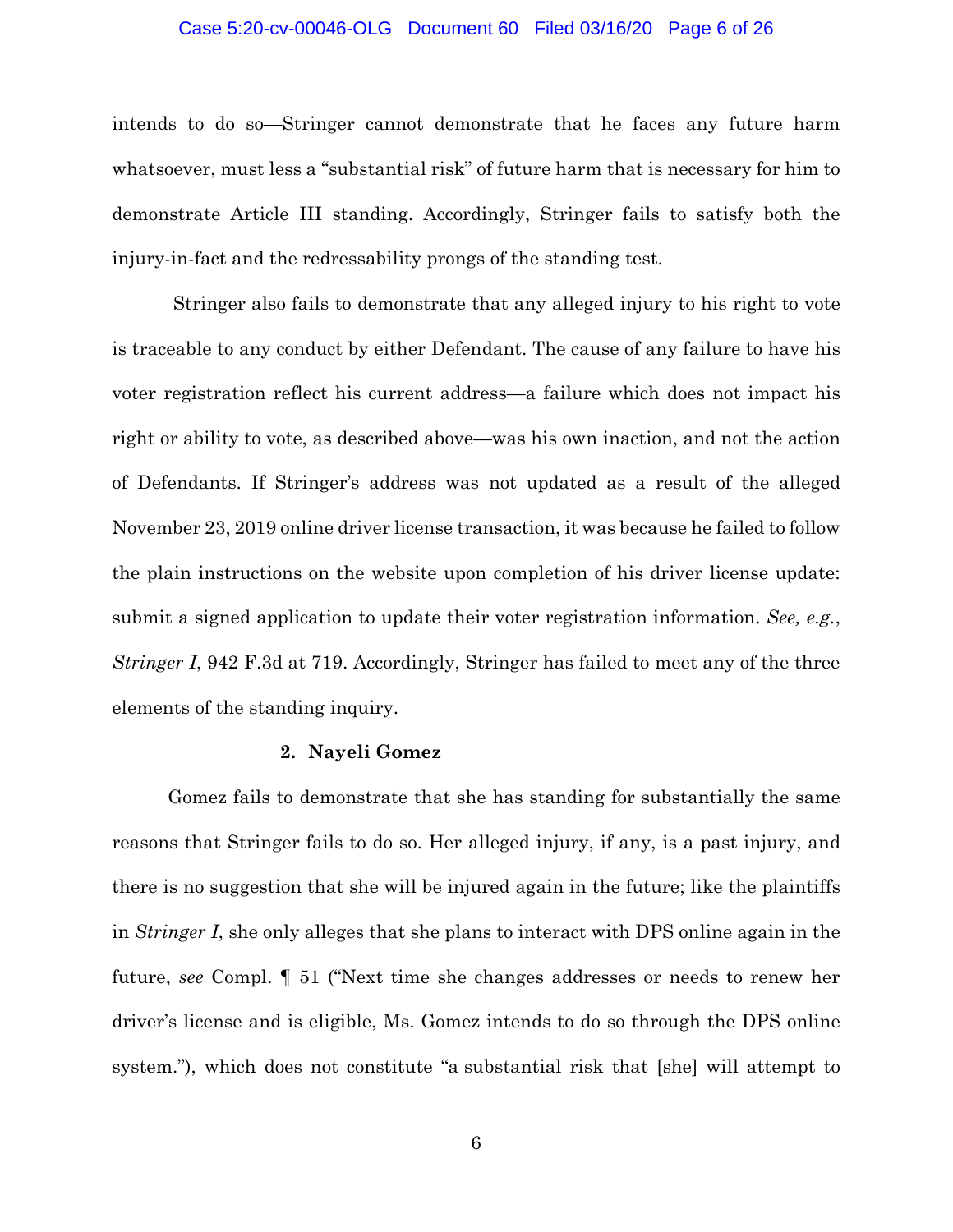#### Case 5:20-cv-00046-OLG Document 60 Filed 03/16/20 Page 7 of 26

update [her] voter registration  $\parallel$  using the DPS System and be injured by [her] inability to do so." *Stringer I*, 942 F.3d at 723. Gomez therefore fails to allege facts sufficient to demonstrate either an injury in fact or redressability.

Moreover, Gomez has suffered no injury because she alleges only that she moved *within* Bexar County. *See* Compl. ¶ 51. Thus, like Stringer, Gomez is both eligible to change her voter registration address online and eligible to vote in her former precinct. *See* Tex. Elec. Code §§ 15.021(d), 63.0011(b); *see also* Did You Change Something?, https://www.votetexas.gov/register-to-vote/did-you-changesomething.html (last visited March 15, 2020). Gomez's right and ability to vote is simply unaffected by Defendants' conduct.

Finally, Gomez's alleged injury, if any, is not traceable to Defendants; she chose not to register when given the opportunity to do so using the process provided during her online driver license transaction. The website was clear about what she needed to do to register, and she simply failed to do it. Accordingly, and for the same reasons as Stringer, Gomez fails to satisfy each of the three elements of the standing test.

#### **3. John Harms**

Harms fails to demonstrate standing for similar reasons. Like Gomez and the *Stringer I* plaintiffs, Harms only alleges that he plans to interact with DPS online again in the future, *see* Compl. ¶ 51 ("Next time he changes addresses or needs to renew her [sic] driver's license and is eligible, Mr. Harms intends to do so through the DPS online system."), which does not constitute "a substantial risk that [he] will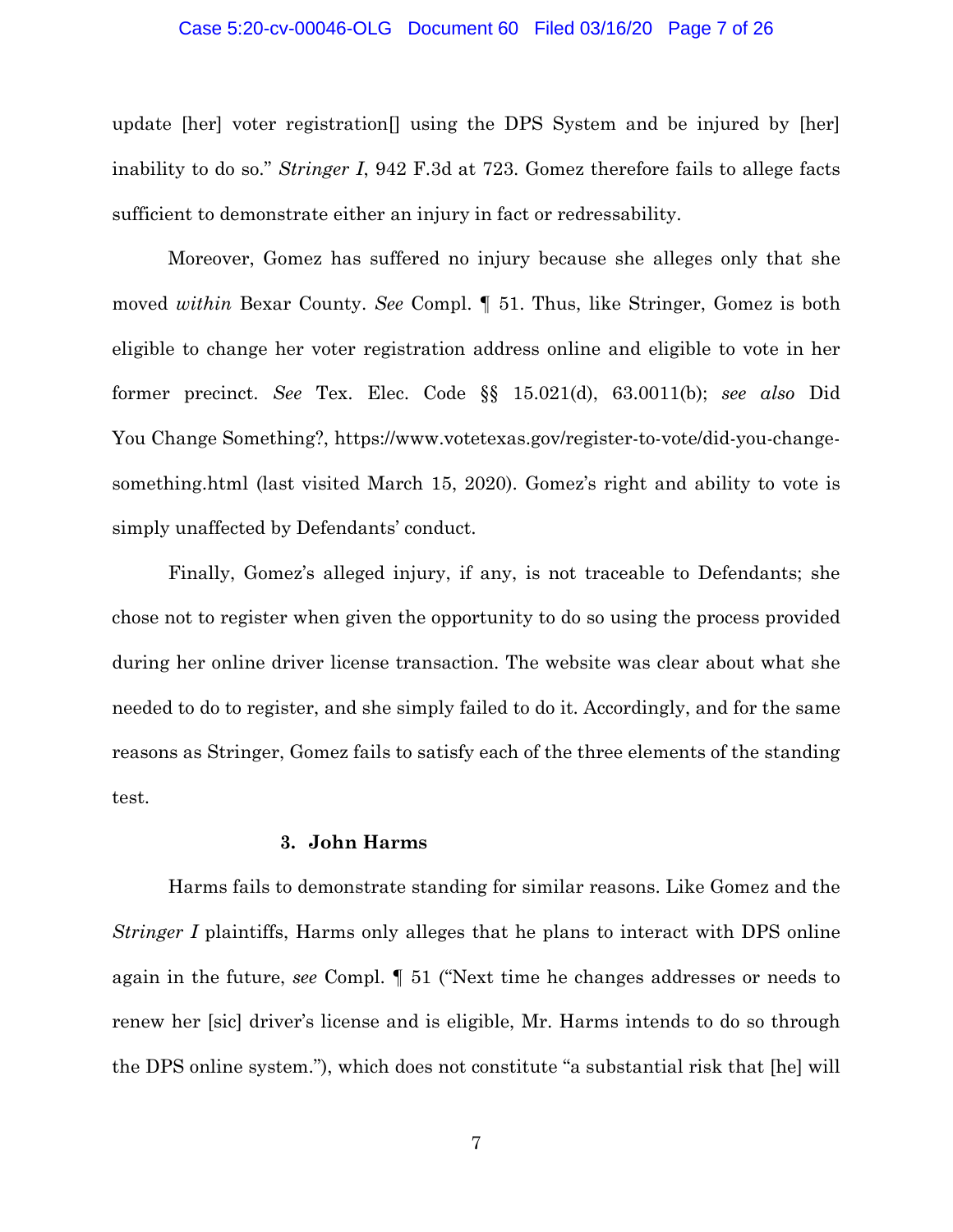#### Case 5:20-cv-00046-OLG Document 60 Filed 03/16/20 Page 8 of 26

attempt to update [his] voter registration[] using the DPS System and be injured by [his] inability to do so." *Stringer I*, 942 F.3d at 723. Harms has therefore failed to demonstrate a redressable injury in fact. Likewise, Harms has failed to demonstrate that any alleged injury is traceable to Defendants, as explained above. Accordingly, Harms has also failed to establish any of the three elements of standing.

#### **B. The Organizational Plaintiffs lack standing.**

MOVE Texas and LWVTX (collectively, "Organizational Plaintiffs") lack Article III standing to sue in their own right because they have not pleaded an injury in fact, and lack standing to sue on behalf of their members because they have not alleged individuals among their membership who are subject to an injury in fact, or that such individuals' participation is not required to maintain this case. And even if they had Article III standing, their claims in Count III should still be dismissed because they lack statutory standing.

#### **1. Organizational Standing**

An organization has standing to sue if it satisfies the same Article III requirements of injury in fact, causation, and redressability applicable to individuals. *NAACP v. City of Kyle, Texas*, 626 F.3d 233, 237 (5th Cir. 2010) (citing *Lujan*, 504 U.S. at 560-61). "[A]n organization may establish injury in fact by showing that it had diverted significant resources to counteract the defendant's conduct; hence, the defendant's conduct significantly and 'perceptibly impaired' the organization's ability to" conduct its routine "'activities—with the consequent drain on the organization's resources[.]'" *Id.* (quoting *Havens Realty Corp. v. Coleman*, 455 U.S. 363, 379 (1982)).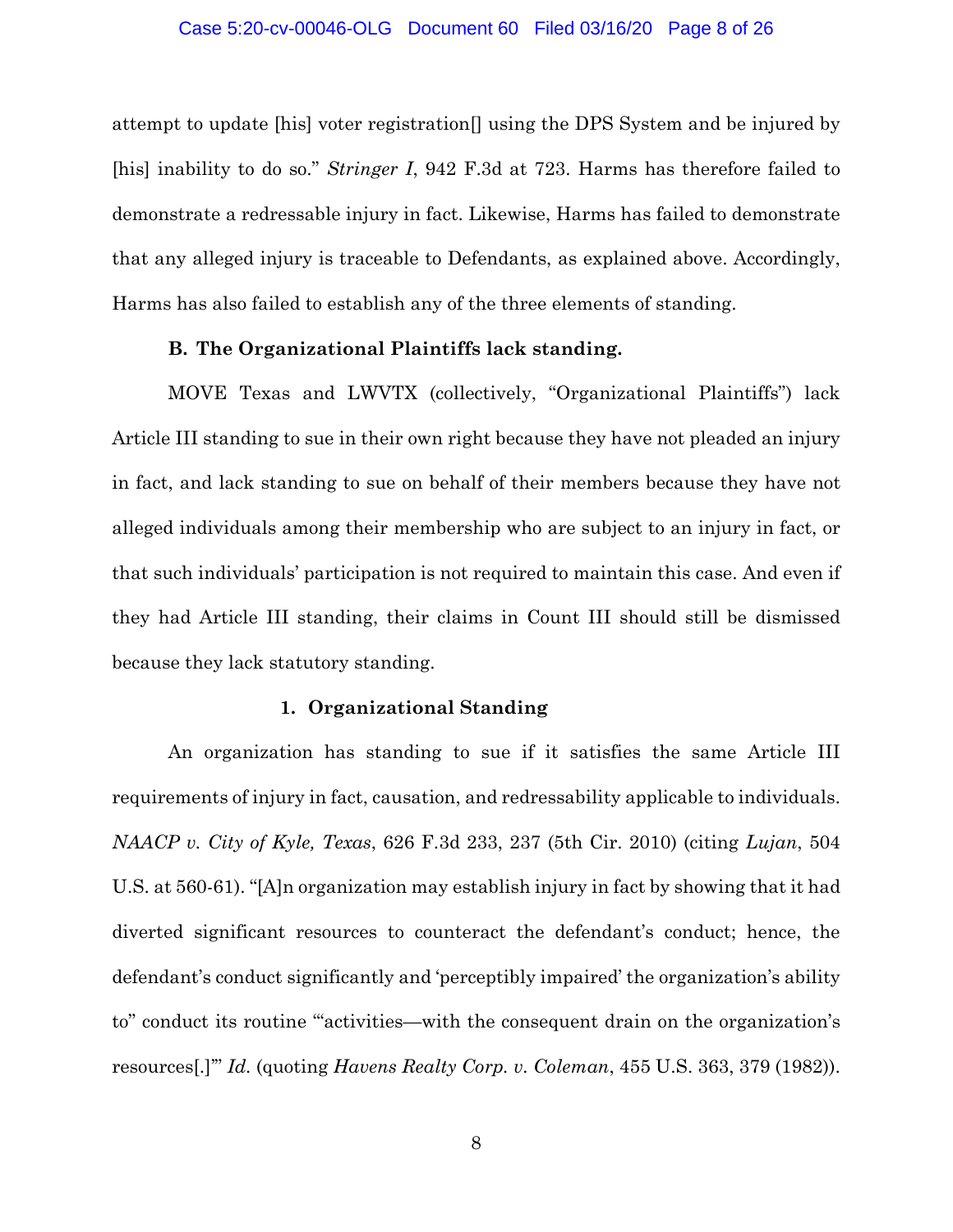#### Case 5:20-cv-00046-OLG Document 60 Filed 03/16/20 Page 9 of 26

"Not every diversion of resources to counteract [a] defendant's conduct, however, establishes an injury in fact." *Id.* at 238. Rather, any "[s]uch injury must be 'concrete and demonstrable.'" *Id.* 

Thus, to establish standing, "an organizational plaintiff must explain how the activities it undertakes in response to the defendant's conduct differ from its 'routine [] activities,'" and must "identify 'specific projects that [it] had to put on hold or otherwise curtail in order to respond to' the defendant's conduct." *Def. Distributed v. U.S. Dep't of State*, No. 1:15-CV-372-RP, 2018 WL 3614221, at \*4 (W.D. Tex. July 27, 2018) (quoting *City of Kyle*, 626 F.3d at 238); *see also, e.g., ACORN v. Fowler*, 178 F.3d 350, 358 (5th Cir. 1999) (holding that organization's expenditures must be "caused by an[] action by" the defendant that the organization "claims is illegal, as opposed to part of the normal, day-to-day operations of the group" to confer standing) (citing *Fair Hous. Council of Suburban Philadelphia v. Montgomery Newspapers*, 141 F.3d 71, 78 & n.5 (3d Cir. 1998)).[1](#page-8-0)

The Organizational Plaintiffs do not meet this standard. MOVE Texas alleges that

- it "is a grassroots nonpartisan, nonprofit organization building power in underrepresented youth communities through civic education, leadership development, and issue advocacy," Compl.  $\P\P$  21, 58;
- it "conducts voter registration in multiple counties in Texas, including on college campuses, where MOVE Texas employees and volunteers offer college students and other would-be voters the opportunity to

<span id="page-8-0"></span> <sup>1</sup> *See also, e.g.*, *Advocacy Ctr. v. La. Tech Univ.*, No. CV 18-0934, 2019 WL 1303212, at \*4 (W.D. La. Mar. 6, 2019) ("[A]lthough an organization conceivably could have standing if it incurred  $\eta$  costs  $\eta$ , the organization still must show that it would not have incurred these costs in the absence of defendant's illegal conduct."), report and recommendation adopted, 2019 WL 1301983 (W.D. La. Mar. 21, 2019) (citing *ACORN v. Fowler*, 178 F.3d at 357-58).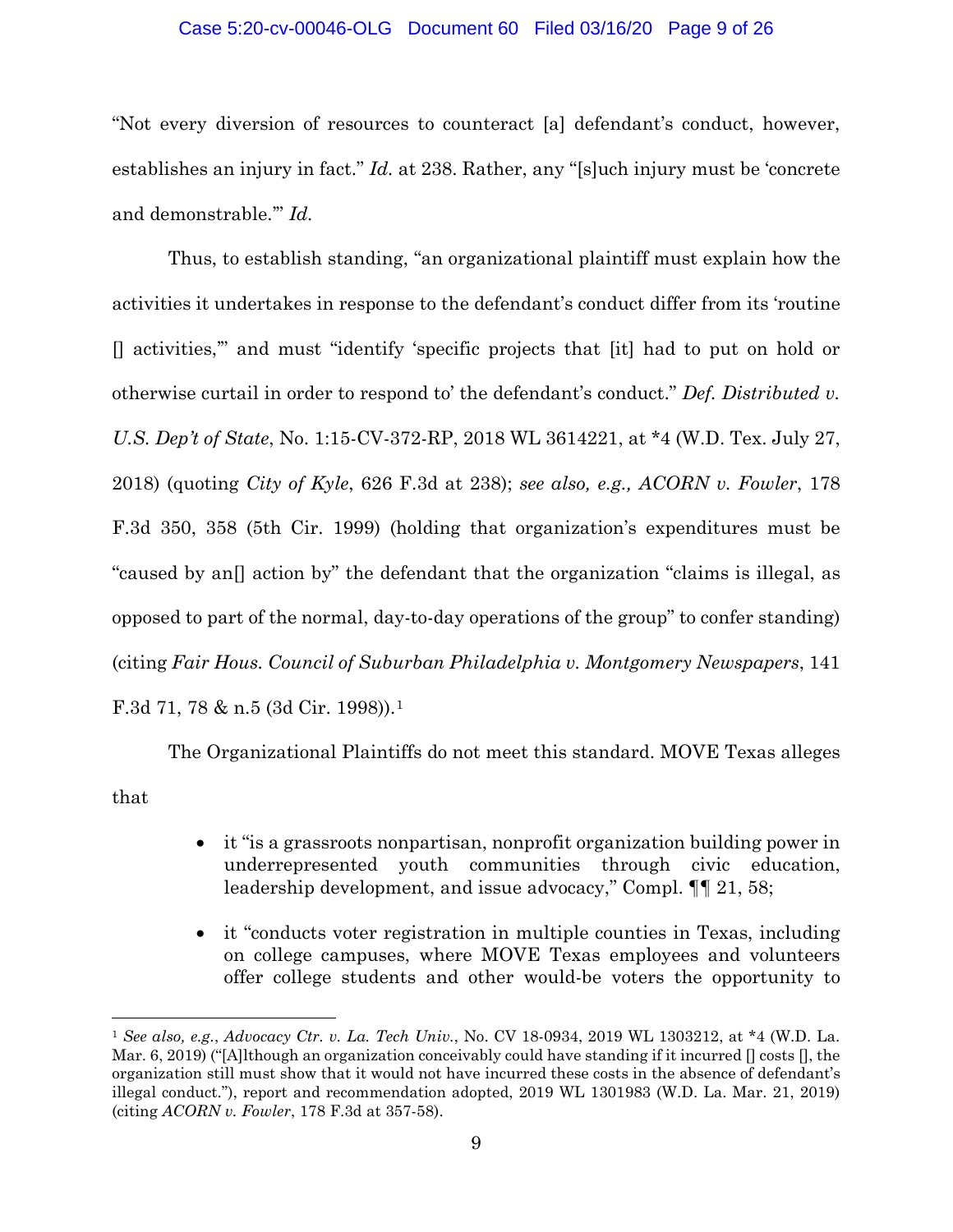register to vote" and "conducts get-out-the-vote efforts . . . [d]uring and in the lead up to federal, state and local elections," Compl. ¶¶ 21, 58;

- it "is forced to divert resources to register people to vote," Compl.  $\llbracket 59; \llbracket 50; \llbracket 50; \llbracket 50; \llbracket 50; \llbracket 50; \llbracket 50; \llbracket 50; \llbracket 50; \llbracket 50; \llbracket 50; \llbracket 50; \llbracket 50; \llbracket 50; \llbracket 50; \llbracket 50; \llbracket 50; \llbracket 50; \llbracket$
- it "must divert resources to educate voters who use the online DPS system and mistakenly believe they are registered to vote," Compl. ¶ 59;
- it "provides training which includes cautioning voters about the fact that online voter registration does not exist in Texas and the DPS online driver's license system does not register customers to vote," Compl. ¶ 59;
- its "mission" is "frustrate[d]" and its "get-out-the-vote efforts are thwarted when a voter whom they convinced to show up to the polls is denied the chance to cast a ballot that counts because they were not registered to vote," Compl. ¶ 59; and
- the "time and resources" spent engaging in the above "would otherwise be spent on MOVE Texas activities including registering more voters, building leadership in underrepresented youth communities, issues advocacy, and getting out the vote." Compl. ¶ 60.

Similarly—using much substantially identical language—LWVTX alleges that

- its "mission includes empowering voters, defending democracy, and envisioning a democracy where every person has the desire, the right, the knowledge, and the confidence to participate," Compl. ¶¶ 22, 61;
- it "registers eligible individuals to vote across Texas," "has members and chapters across the state," and "also conducts voter education and getout-the-vote efforts . . . [d]uring and in the lead up to federal, state and local elections," Compl. **[**¶ 22, 61;
- it "is forced to divert resources to register people to vote," Compl.  $\llbracket 62; \llbracket$
- it "must divert resources to educate voters who use the online DPS system and mistakenly believe they are registered to vote," and "must check those voters' registration status with the voters and register those voters anew," Compl. ¶ 62;
- it "provides public trainings that include cautioning voters about the fact that the DPS online driver's license system does not register customers to vote," Compl. ¶ 62;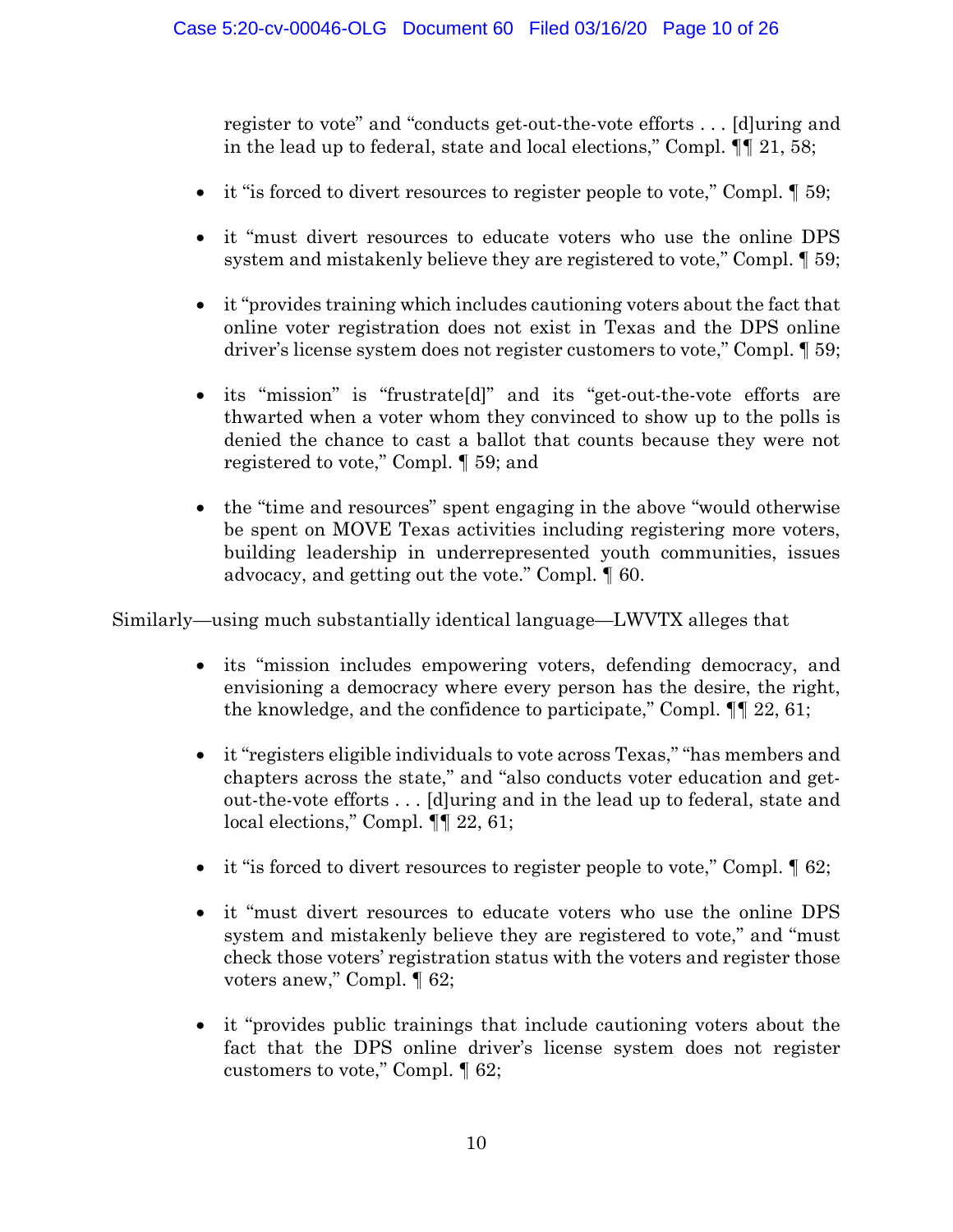- the "time and resources" spent engaging in the above "would otherwise" be spent on LWVTX activities including registering other voters, educating voters on issues and candidates, and getting out the vote," Compl.  $\P$  63;
- its "mission" is "frustrate[d]" and its "get-out-the-vote efforts are thwarted when a voter whom they convinced to show up to the polls is denied the chance to cast a ballot that counts because they were not properly registered to vote," Compl. ¶ 64; and
- it is a "membership organization" and "has [individual] members across the state and is harmed when those members seek to simultaneously register to vote or update their voter registration while renewing and/or updating the address on their driver's license during an online DPS transaction," Compl. ¶¶ 65, 66.

Additionally, MOVE Texas and LWXTV offer a smattering of generic allegations on behalf of both the "Organizational Plaintiffs" which are conclusory (and duplicative of the allegations above). *See* Compl. ¶¶ 54-57.

Even if these allegations were true, they do not demonstrate that any Organizational Plaintiff "diverted *significant* resources to counteract the defendant's conduct" such that any "defendant's conduct *significantly* and '*perceptibly* impaired' the organization's ability to" conduct its routine "'activities with the consequent drain on the organization's resources[.]'" *City of Kyle*, 626 F.3d at 237 (quoting *Havens*, 455 U.S. at 379) (emphasis added). As explained in *City of Kyle*, "[n]ot every diversion of resources to counteract [a] defendant's conduct [] establishes an injury in fact." *City of Kyle*, 626 F.3d at 238 (quoting *Havens*, 455 U.S. at 379). Rather, any "[s]uch injury must be 'concrete and demonstrable.'" *Id.*

The Organizational Plaintiffs fail to meet this standard. Instead, voter registration, education, and outreach are already central to these organizations'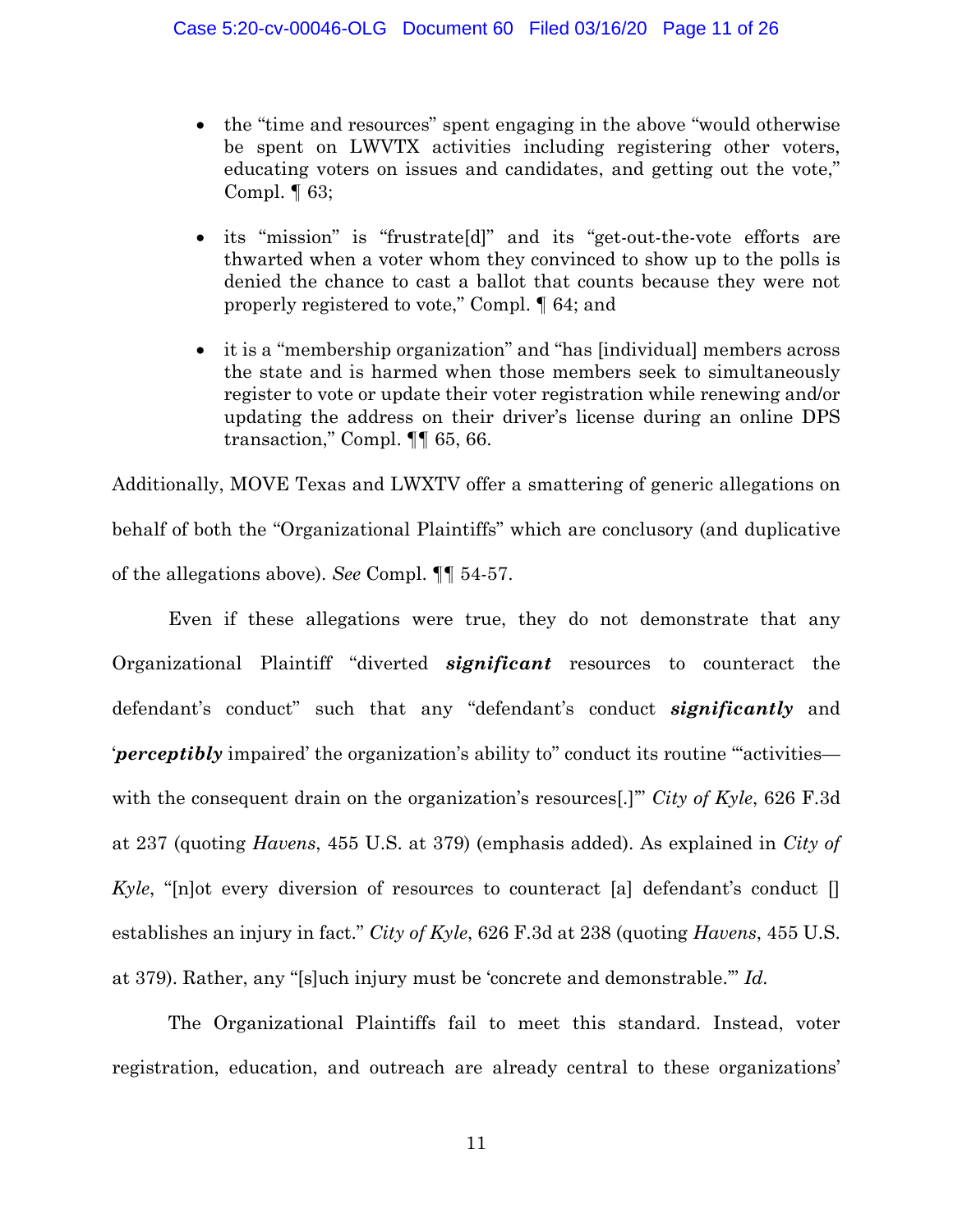"routine activities." *Id.*; Compl. ¶¶ 21, 22, 58, 61. Engaging in GOTV and voter education efforts in Texas in which they would participate *regardless* of Defendants' allegedly unlawful conduct does not amount to "concrete and demonstrable" injury to MOVE Texas or LWVTX. *Havens*, 455 U.S. at 379; *City of Kyle*, 626 F.3d at 238. And both MOVE Texas and LWVTX fail to "identify '*specific* projects that [it] had to put on hold or otherwise curtail in order to respond to' the defendant's conduct." *Def. Distributed*, 2018 WL 3614221, at \*4 (quoting *City of Kyle*, 626 F.3d at 238). Although each generically states that it would pursue other activities absent the alleged conduct, those other activities are of the very same kind and character that each Organizational Plaintiff routinely engages in. *See* Compl. ¶¶ 60, 63. Put differently, neither Organizational Plaintiff claims that voter outreach efforts fall outside the "normal, day-to-day operations of the group." *Cf. ACORN v. Fowler*, 178 F.3d at 358. Thus, neither of the Organizational Plaintiffs has alleged an injury-in-fact as required to show standing.

Indeed, the "injury-in-fact" element of standing "serves to distinguish a person with a direct stake in the outcome of a litigation—even though small—from a person with a mere interest in the problem." *United States v. Students Challenging Regulatory Agency Procedures*, 412 U.S. 669, 689 n.14 (1973). Because the Organizational Plaintiffs have at most alleged that they are interested in what they view as "the problem" in *Stringer I*, this Court should dismiss them from this case for failure to allege injury-in-fact in their own right.<sup>[2](#page-11-0)</sup>

<span id="page-11-0"></span> <sup>2</sup> Moreover, as with the Individual Plaintiffs, the Organizational Plaintiffs fail to demonstrate traceability because the alleged harm here—"frustration" of their "missions" and "thwarting" of their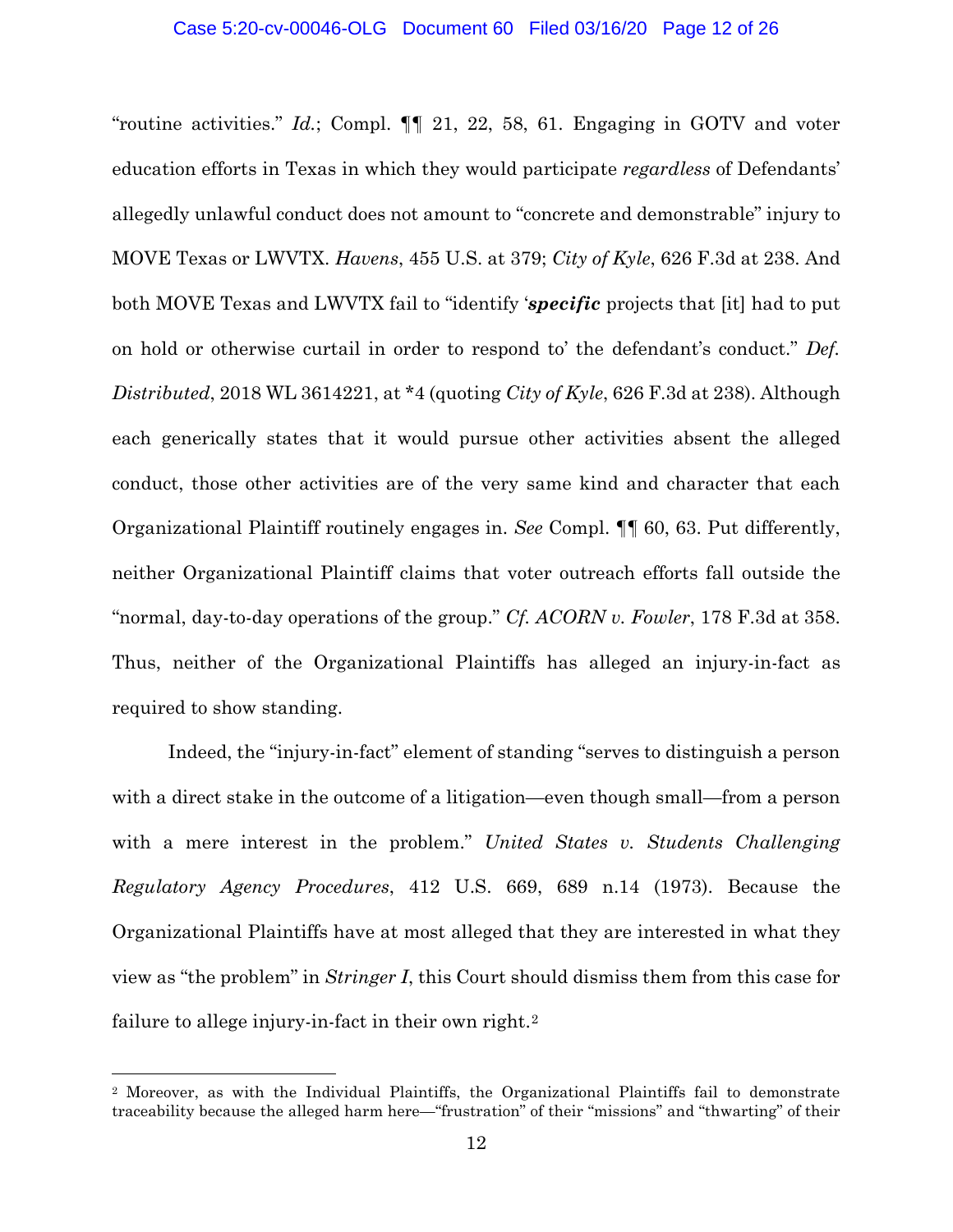### **2. Associational Standing**

Under the doctrine of associational standing, an association may have standing to bring suit on behalf of its members when: "[1] its members would otherwise have standing to sue in their own right; [2] the interests it seeks to protect are germane to the organization's purpose; and [3] neither the claim asserted nor the relief requested requires the participation of individual members in the lawsuit." *Nat'l Rifle Ass'n of Am., Inc. v. Bureau of Alcohol, Tobacco, Firearms, & Explosives*, 700 F.3d 185, 191 (5th Cir. 2012) (quoting *Ass'n of Am. Physicians & Surgeons, Inc. v. Tex. Med. Bd.*, 627 F.3d 547, 550 (5th Cir.2010)) (citation omitted). The Organizational Plaintiffs do not allege facts to establish any of these factors.

As to the first prong, a plaintiff cannot have associational standing unless one of its members would have standing to sue individually. *See Hunt v. Wash. State Apple Advert. Comm'n*, 432 U.S. 333, 343 (1977); *Ctr. for Biological Diversity v. EPA*, 937 F.3d 533, 536 (5th Cir. 2019). Thus, each Organizational Plaintiff must "identify members who have suffered the requisite harm" for injury-in-fact. *Summers v. Earth Island Inst.*, 555 U.S. 488, 499 (2009); *United Food & Comm. Workers Union Loc. 751 v. Brown Grp., Inc.*, 517 U.S. 544, 555 (1996) (An "association 'can establish standing only as representatives of those of their members who have been injured in fact, and thus could have brought suit in their own right.'") (quoting *Simon v. E. Ky. Welfare Rights Org.*, 426 U.S. 26, 40 (1976)).

 $\overline{a}$ 

<sup>&</sup>quot;efforts"—is not the result of Defendants' conduct, but rather a result of voters' failure to follow the process and instructions presented to them as they transact online regarding their driver license.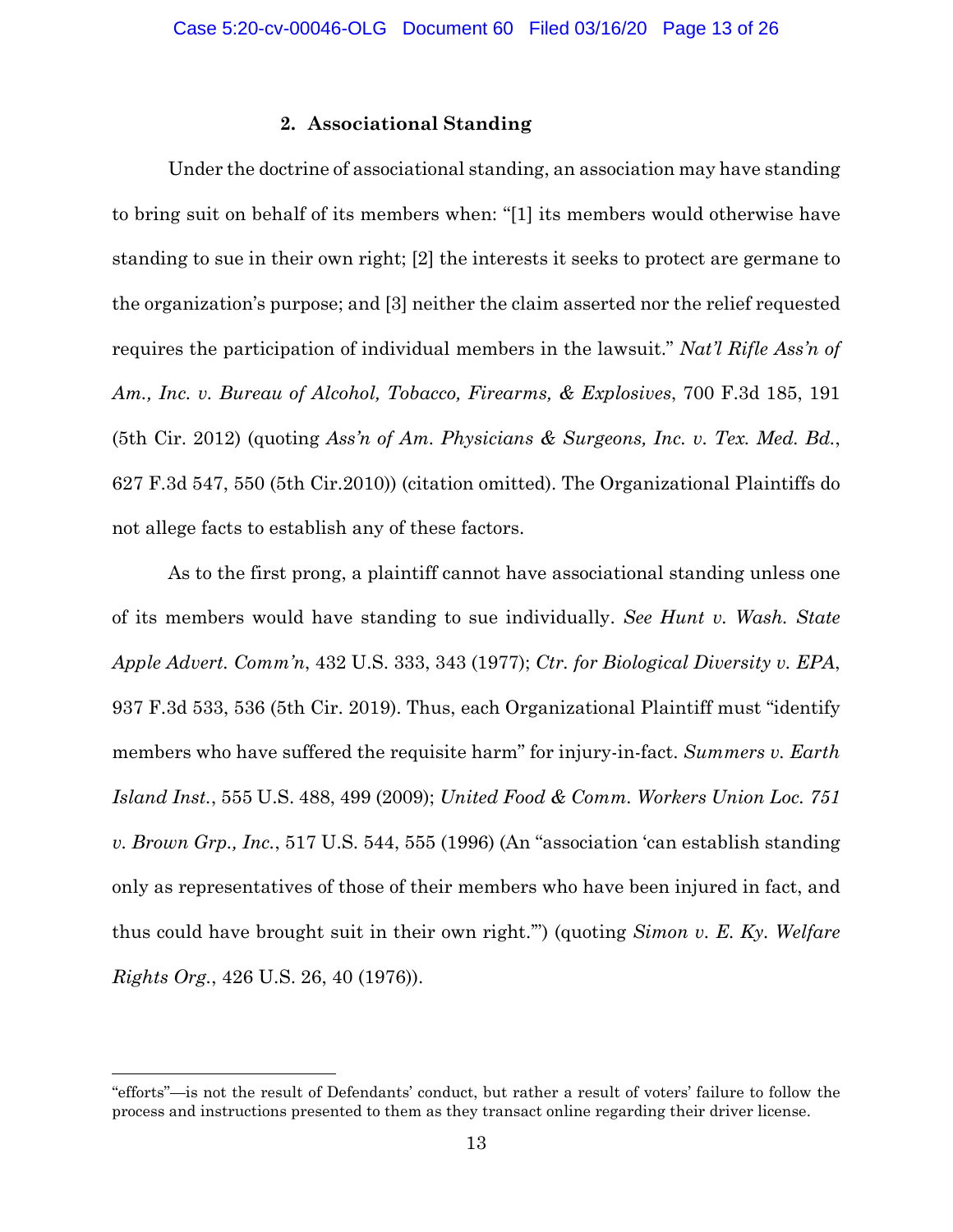#### Case 5:20-cv-00046-OLG Document 60 Filed 03/16/20 Page 14 of 26

The Organizational Plaintiffs do not allege the existence of *specific* members let alone specific members who would have standing in their own right. MOVE Texas does not allege that it has members at all, which is fatal to any assertion of associational standing. *See* Compl. ¶¶ 21, 58-60; *see also Hunt*, 432 U.S. at 344 (requiring "indicia of membership in an organization" for associational standing); *City of Olmsted Falls v. FAA*, 292 F.3d 261, 267-68 (D.C. Cir. 2002).

For LWVTX, the failure to identify any member *with specificity* is equally fatal to an assertion of associational standing. *See, e.g., Summers v. Earth Island Inst.*, 555 U.S. at 498 (requiring "specific allegations establishing that at least one *identified*  member had suffered or would suffer harm" if all members would not be harmed) (emphasis added); *City of Kyle*, 626 F.3d at 237 (requiring evidence of "a specific member"); *Ga. Republican Party v. SEC*, 888 F.3d 1198, 1203 (11th Cir. 2018); *Draper v. Healey*, 827 F.3d 1, 3 (1st Cir. 2016) (dismissing under Rule 12(b)(1) because plaintiff did not identify a member affected by the challenged regulation); *Fund Democracy, LLC v. S.E.C.*, 278 F.3d 21, 26 (D.C. Cir. 2006).

And even if the Organizational Plaintiffs had alleged any specific member, they have not pleaded "a continuing or threatened future injury" as required to establish standing here. *Cf. Stringer I*, 942 F.3d at 721. As the Fifth Circuit explained in *Stringer I*, to establish standing, a plaintiff "must demonstrate a sufficient probability that [they] will use" the challenged "driver's license services again." *Id.* at 722. Where "Plaintiffs do not point to any Plaintiff-specific evidence suggesting that they will become unregistered and eligible to renew their driver's licenses using the DPS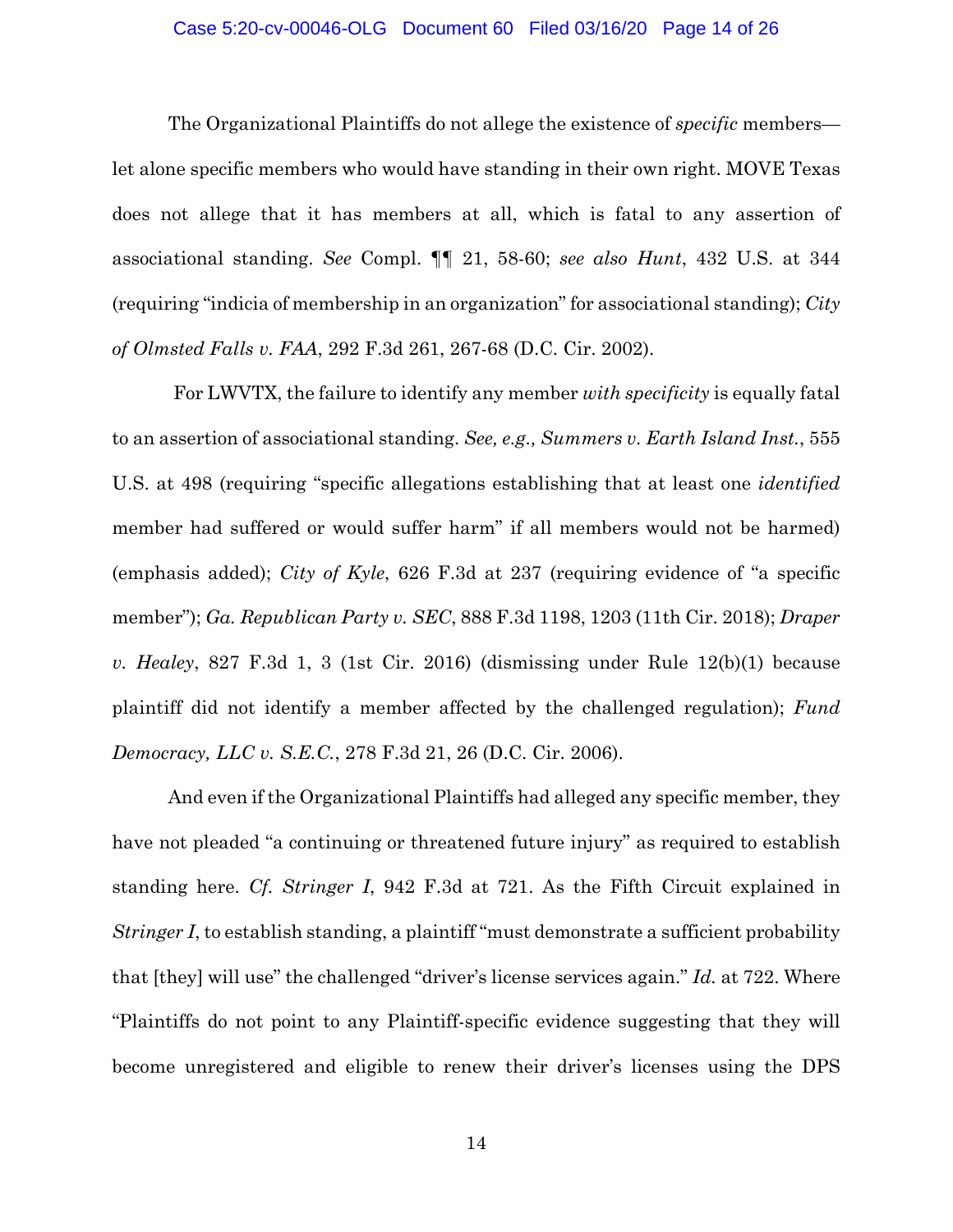#### Case 5:20-cv-00046-OLG Document 60 Filed 03/16/20 Page 15 of 26

System," they "have not established a substantial risk that they will attempt to update their voter registrations using the DPS System and be injured by their inability to do so." *Id.* at 723. "As a result," such "Plaintiffs have not established an injury in fact sufficient to confer standing to pursue the declaratory and injunctive relief that they seek." *Id.*

To be sure, *Stringer I* was an appeal from cross-motions for summary judgment after the development of an evidentiary record. But even at the pleading stage, a litigant must at least *allege* facts which would demonstrate standing if true. *See, e.g., Lujan*, 504 U.S. at 561. And here, MOVE Texas does not allege that it has members at all, and LWVTX merely alleges having members who have interacted online with DPS. Thus, even if all their factual allegations were proven, the Organizational Plaintiffs still could not "establish[] a substantial risk that" any member "will attempt to update their voter registrations using the DPS System and be injured by their inability to do so." *Id.* at 723.

As to the second prong, Defendants do not concede that either Organizational Plaintiff has satisfied or can satisfy the second element of associational standing, and reserve all rights to seek dismissal on that basis. Finally, as to the third prong, the Organizational Plaintiffs also fail because the participation of individual members *is*  required to obtain the relief they request. It is not enough to allege the existence of members eligible to transact with DPS online. They still must bring a claim that is "not particular to any individual" and "thus properly resolved in a group context." *Gulf Restoration Network, Inc. v. Salazar*, 683 F.3d 158, 168 (5th Cir. 2012). They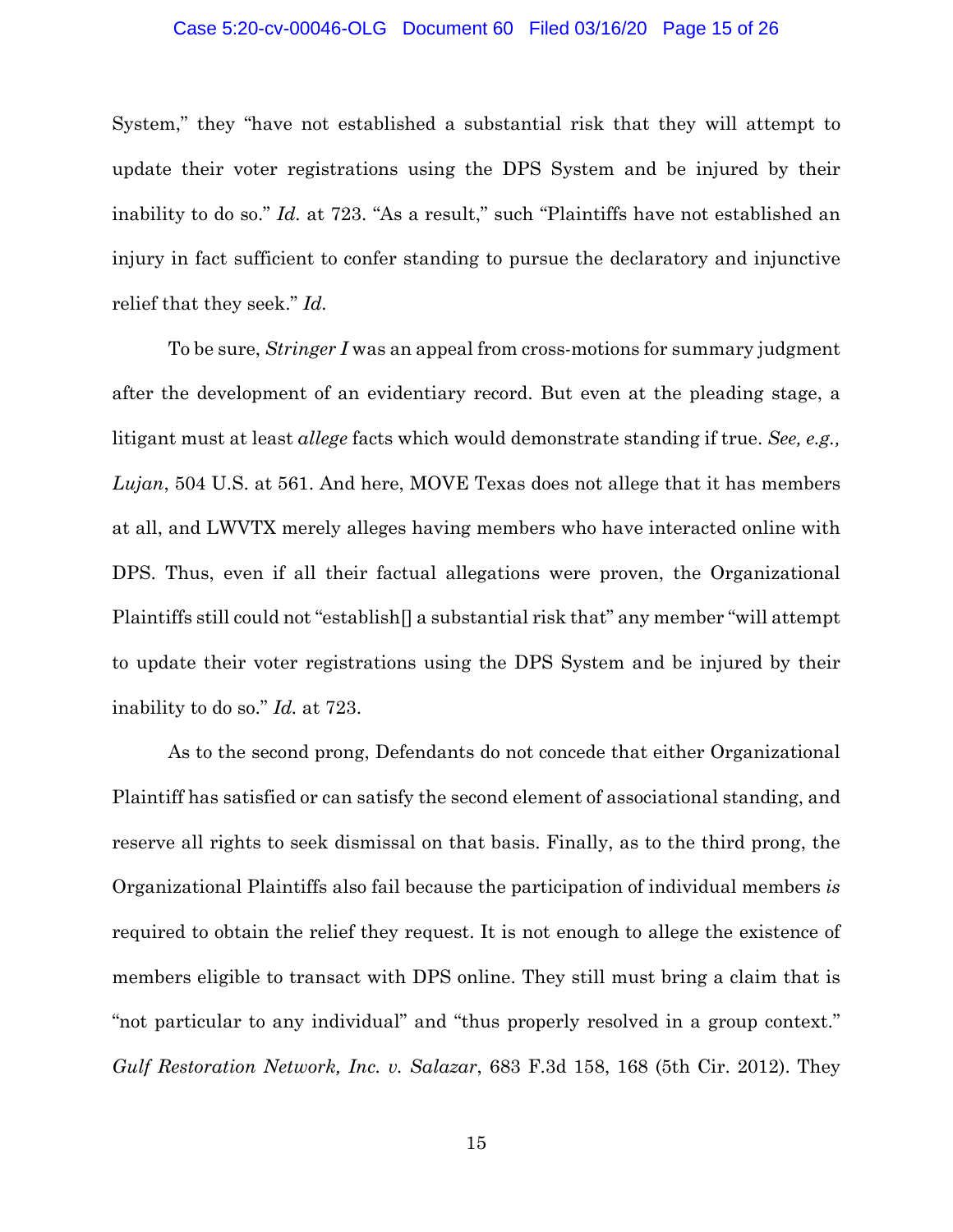#### Case 5:20-cv-00046-OLG Document 60 Filed 03/16/20 Page 16 of 26

cannot do so where, as here, individual voter registrations are at the heart of their challenge. *Cf.*, *e.g.*, *Church of Scientology v. Cazares*, 638 F.2d 1272, 1276-80 (5th Cir. 1981) (individual participation not required where "the claim asserted and the relief requested affect the membership as a whole"); *Familias Unidas v. Briscoe*, 619 F.2d 391, 398 n. 2 (5th Cir. 1980) ("[T]he declaratory relief sought, inuring as it would to the benefit of all members, is ideally suited to allowing 'associational standing.'") (citation omitted). Accordingly, the Organizational Plaintiffs cannot establish associational standing.

#### **3. Statutory Standing**

Even if the Organizational Plaintiffs had Article III standing, they would still lack statutory standing to bring their claim for a constitutional violation under Count III of their complaint. *See Lexmark Int'l, Inc. v. Static Control Components, Inc.*, 572 U.S. 118, 128 n.4 (2014) (explaining statutory standing). Section 1983 provides a cause of action only when *the plaintiff* suffers "the deprivation of any rights, privileges, or immunities secured by the Constitution and laws." 42 U.S.C. § 1983. It does not provide a cause of action to plaintiffs claiming an injury based on the violation of a *third party's* rights. *See Coon v. Ledbetter*, 780 F.2d 1158, 1160 (5th Cir. 1986) ("[L]ike all persons who claim a deprivation of constitutional rights, [plaintiffs] were required to prove some violation of their personal rights."); David P. Currie, *Misunderstanding Standing*, 1981 Sup. Ct. Rev. 41, 45.

Thus, § 1983 follows the general rule that a plaintiff "must assert [her] own legal rights and interests, and cannot rest [her] claim to relief on the legal rights or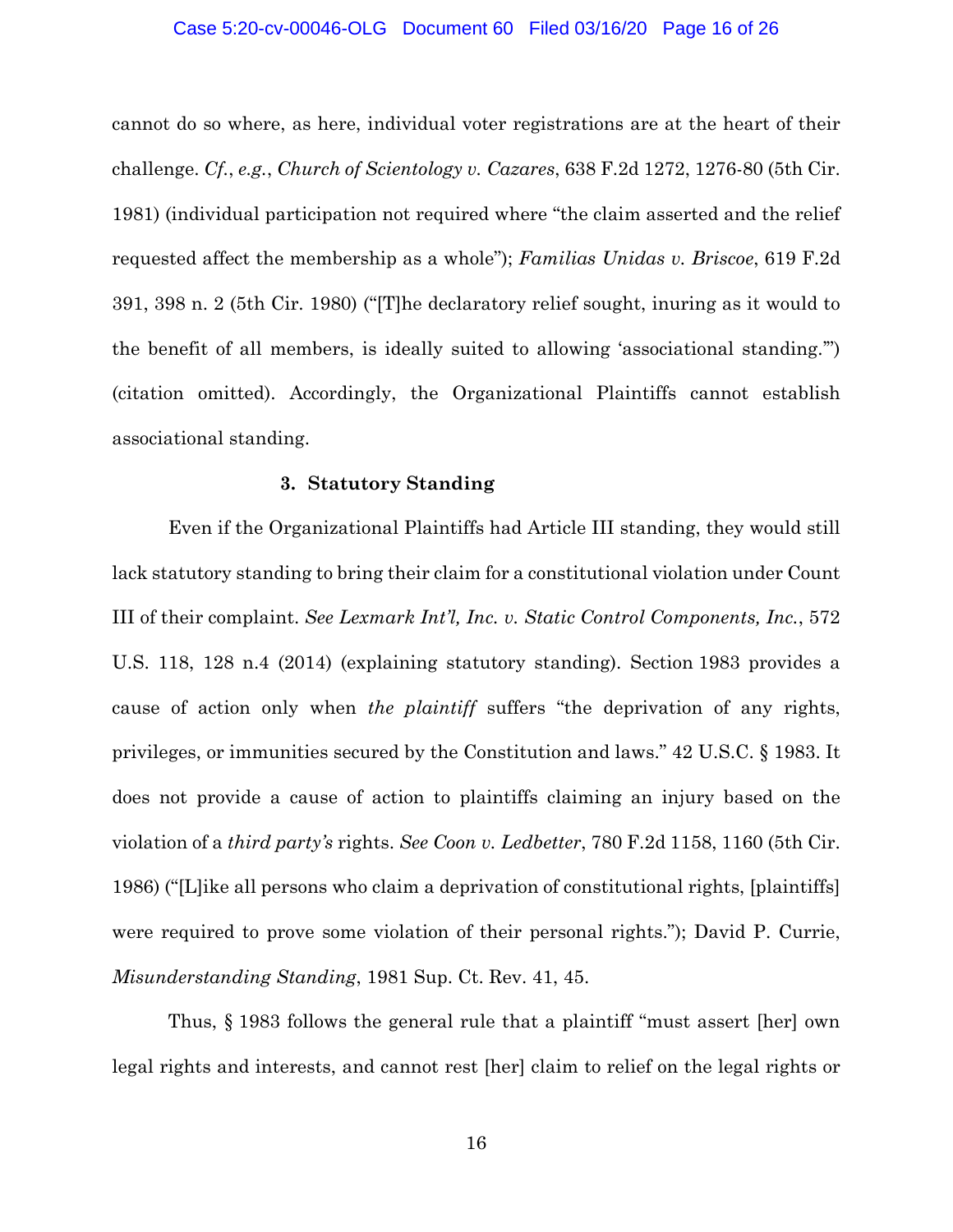#### Case 5:20-cv-00046-OLG Document 60 Filed 03/16/20 Page 17 of 26

interests of third parties." *Danos v. Jones*, 652 F.3d 577, 582 (5th Cir. 2011) (quoting *Warth v. Seldin*, 422 U.S. 490, 499 (1975)) (alterations original). When "[t]he alleged rights at issue" belong to a third party, rather than the plaintiff, the plaintiff lacks statutory standing, regardless of Article III standing. *Id.*; *see also Conn v. Gabbert*, 526 U.S. 286, 292-93 (1999) (lawyer "clearly had no standing" to bring § 1983 claim for injury suffered as a result of "the alleged infringement of the rights of his client" because a plaintiff "generally must assert his own legal rights and interests, and cannot rest his claim to relief on the legal rights or interests of third parties.")

The Organizational Plaintiffs do not have voting rights. *See, e.g.*, *Concerned Home Care Providers, Inc. v. Cuomo*, 783 F.3d 77, 91 (2d Cir. 2015) ("Plaintiffs—five corporations and a not-for-profit trade organization—are not entitled to vote and have no right to equal representation in the legislature."); *see also Vieth v. Pennsylvania*, 188 F. Supp. 2d 532, 546 (M.D. Pa. 2002) ("It goes without saying that political parties, although the principal players in the political process, do not have the right to vote."). The Organizational Plaintiffs are necessarily asserting the rights of third parties, and lack statutory standing to sue under § 1983.

# **II. Plaintiffs have failed to state a claim upon which relief may be granted.**

Federal Rule of Civil Procedure 12(b)(6) "authorizes a court to dismiss a claim on the basis of a dispositive issue of law." *Neitzke v. William*, 490 U.S. 319, 326 (1989) (citations omitted). "This procedure, operating on the assumption that the factual allegations in the complaint are true, streamlines litigation by dispensing with needless discovery and factfinding." *Id*. at 326-27. Thus, the issue under Rule 12(b)(6)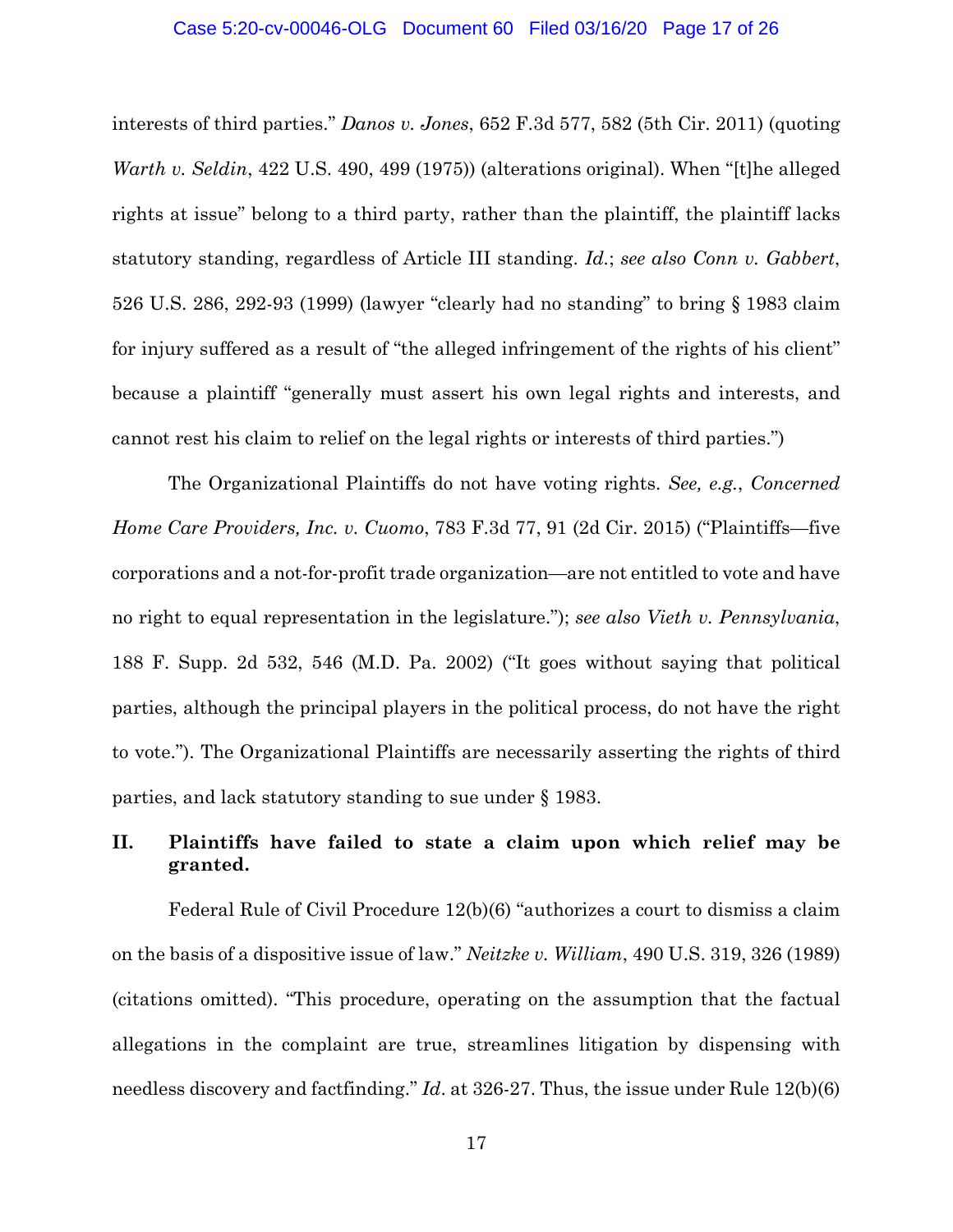#### Case 5:20-cv-00046-OLG Document 60 Filed 03/16/20 Page 18 of 26

is whether the Complaint alleges "enough facts to state a claim to relief that is plausible on its face," assuming that the allegations are true. *Bell Atlantic Corp. v. Twombly*, 550 U.S. 544, 570 (2007). Notably, "[t]he tenet that a court must accept as true all of the allegations contained in a complaint is inapplicable to legal conclusions." *Ashcroft v. Iqbal*, 556 U.S. 662, 678 (2009) (citing *Twombly*, 550 U.S. at 555).

Plaintiffs assert violations of the NVRA and the US Constitution. As set forth *supra*, not one of the Plaintiffs has standing to pursue such claims in their own right or as an association representing its members. But even if standing could be established, such claims would fail on the merits.

# **A. Online driver license renewal procedures in Texas comply with the NVRA (Count I).**

Plaintiffs claim that Texas violates the NVRA by not treating online driver's license renewals or changes of address as "simultaneous" voter registration transactions. *See* Compl. ¶¶ 67-73. But this claim is defeated by the NVRA's plain language. A driver's-license renewal must permit voter registration "*unless the applicant fails to sign the voter registration application*." 52 U.S.C. § 20504(a)(1) (emphasis added). And the NVRA expressly requires that "[t]he voter registration application portion of an application for a State motor vehicle driver's license," which includes any renewal request, "shall include a statement that . . . requires the signature of the applicant, under penalty of perjury." *Id.* § 20504(c)(2)(C)(iii). The State cannot obtain a written signature in an online transaction, and nothing in the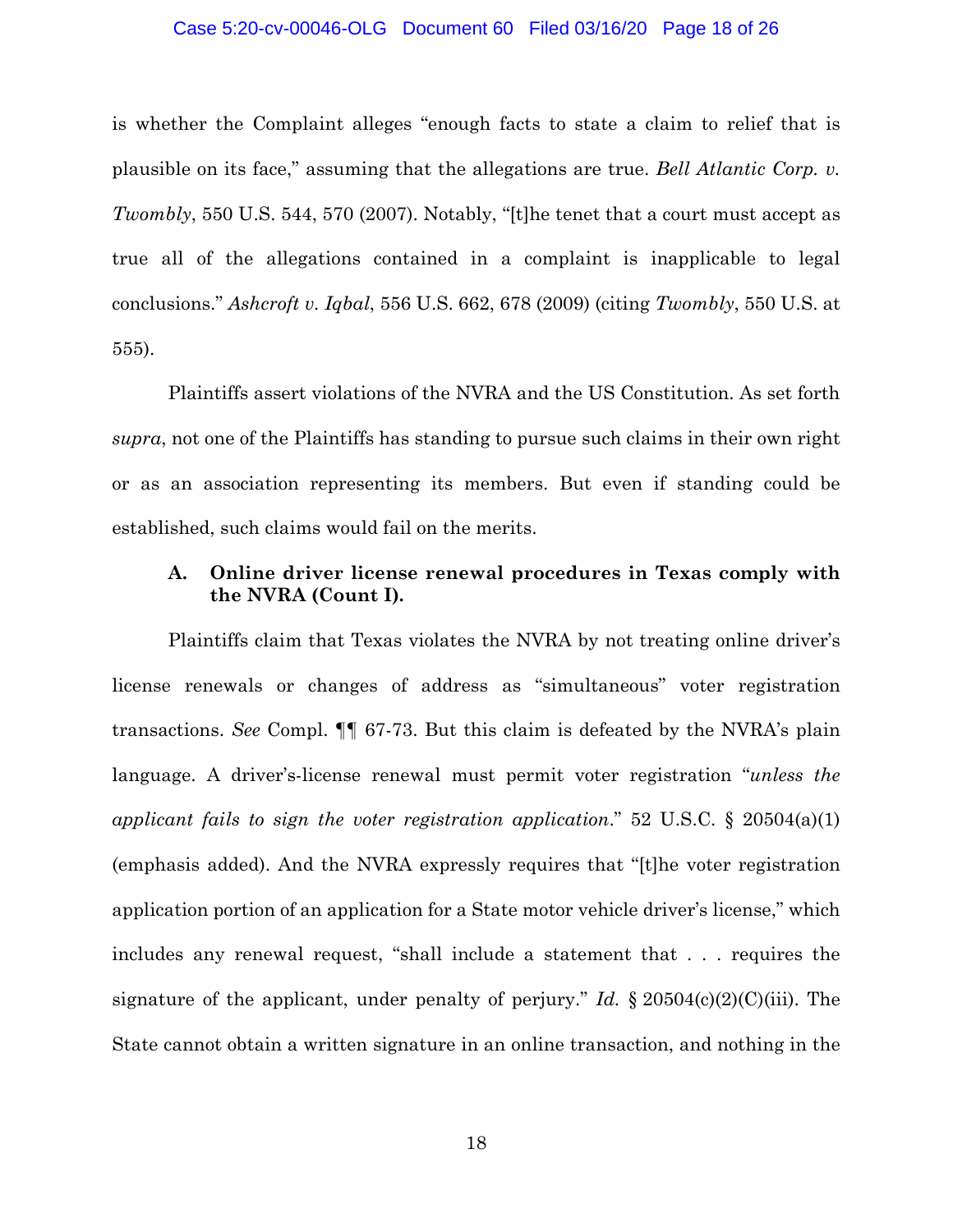#### Case 5:20-cv-00046-OLG Document 60 Filed 03/16/20 Page 19 of 26

statutory text forbids the State to collect the necessary signature by providing for the "voter registration application portion" of the transaction on paper.

The NVRA does not require that the State accept electronic signatures related to different documents (here, the driver's-license application, which also required a separate written signature) in lieu of a signature on the voter-registration application. The plain language suggests just the opposite—the statute expressly requires not only that the voter-registration application be signed, but that the voterregistration portion of any driver's-license application or renewal require a signature under penalty of perjury. 52 U.S.C. § 20504(a)(1), (c)(2)(C)(iii). Nothing in the text compels the States to accept electronic signatures, and given that the NVRA was enacted in 1993, before the ubiquity of the Internet, it is likely that Congress envisioned what Texas requires—a writing.

Because Texas law complies with  $\S 20504(a)$ , there can be no violation of the duplicate-information requirement of § 20504(c) or the time-period requirements of §§ 20504(e) and 20507, because these requirements are simply not implicated by Texas's process. Accordingly, as Texas law and Defendants' procedures comply fully with the NVRA, Count I should be dismissed.

## **B. Online driver license change-of-address transactions in Texas comply with the NVRA (Count II).**

Plaintiffs also claim that Texas violates the NVRA by not allowing online voter registration when an individual changes the address on his or her driver license with DPS online. *See* Compl. ¶¶ 74-79. But this claim too is not supported by the text of the statute, which plainly permits—and in fact requires—a signature on the voter-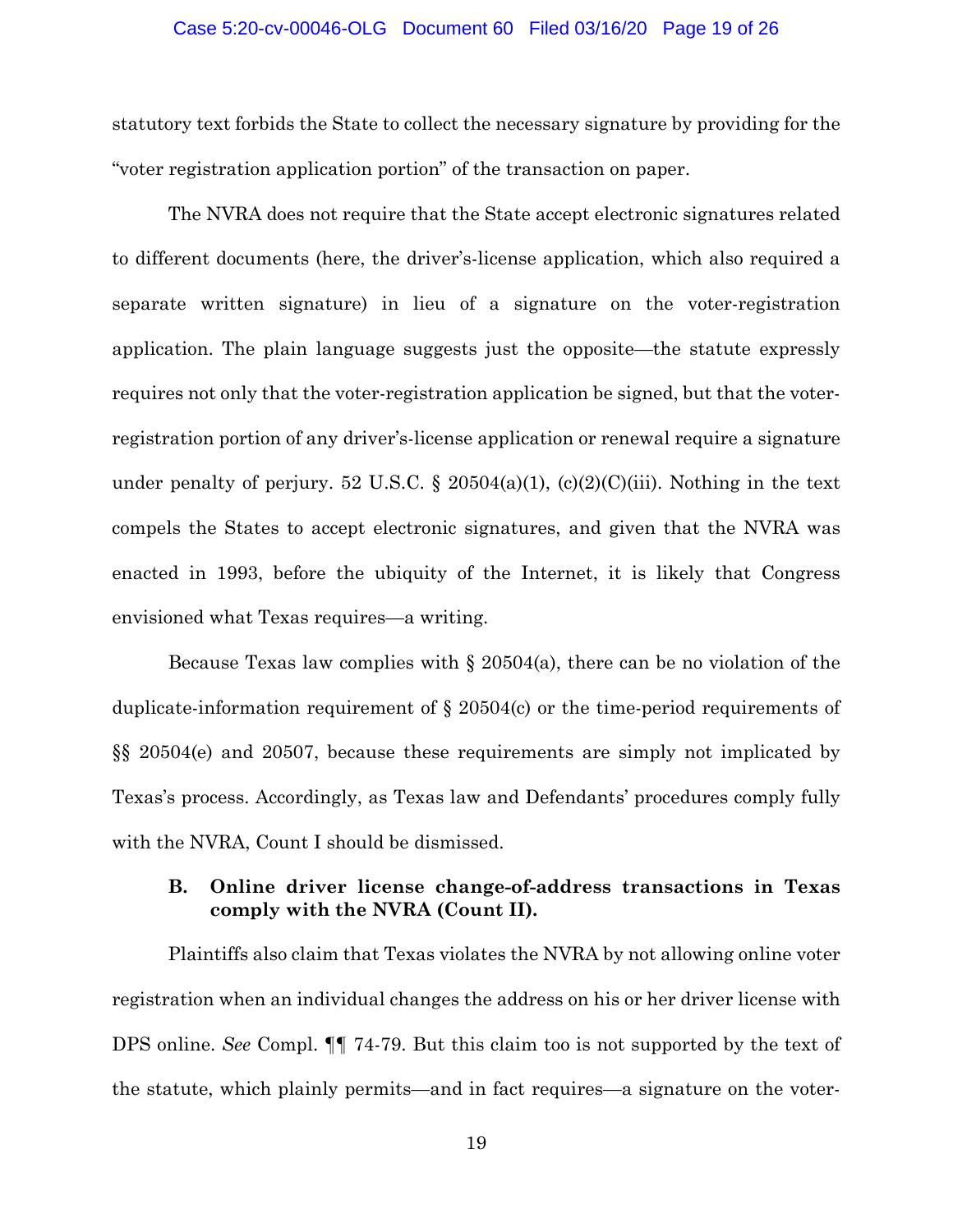#### Case 5:20-cv-00046-OLG Document 60 Filed 03/16/20 Page 20 of 26

registration portion of a driver's-license application or renewal form. *See* 52 U.S.C.  $\S$ § 20504(a)(2), (c)(2)(C)(iii). Given that the NVRA explicitly requires a separate signature for a driver's-license application to function as a voter-registration application, there is no basis to infer that Congress intended a mere change-ofaddress form to have the same effect with no signature at all.

The NVRA was adopted in 1993, when the use of the Internet for such transactions was likely not contemplated. Subsection (d)'s requirement that an individual be able to "state[] on the form" that the change of address is not for voterregistration purposes presents difficulty when the form in question consists of specific fields on an Internet application. *Id.* § 20504(d). Moreover, subsection (d) does not purport to preempt any state law that would require a signature on change-of-address forms. Texas's solution—providing a link to a written application that will comply with state law after explaining that the applicant cannot register to vote online—is a reasonable synthesis of state and federal law in a situation not previously contemplated by Congress.

As with Count I, because Texas law complies with § 20504(d), there can be no violation of the duplicate-information requirement of § 20504(c) or the time-period requirements of §§ 20504(e) and 20507, as these requirements are not implicated by Texas's process. Accordingly, because Texas law and Defendants' procedures comply fully with the NVRA, Count II should be dismissed.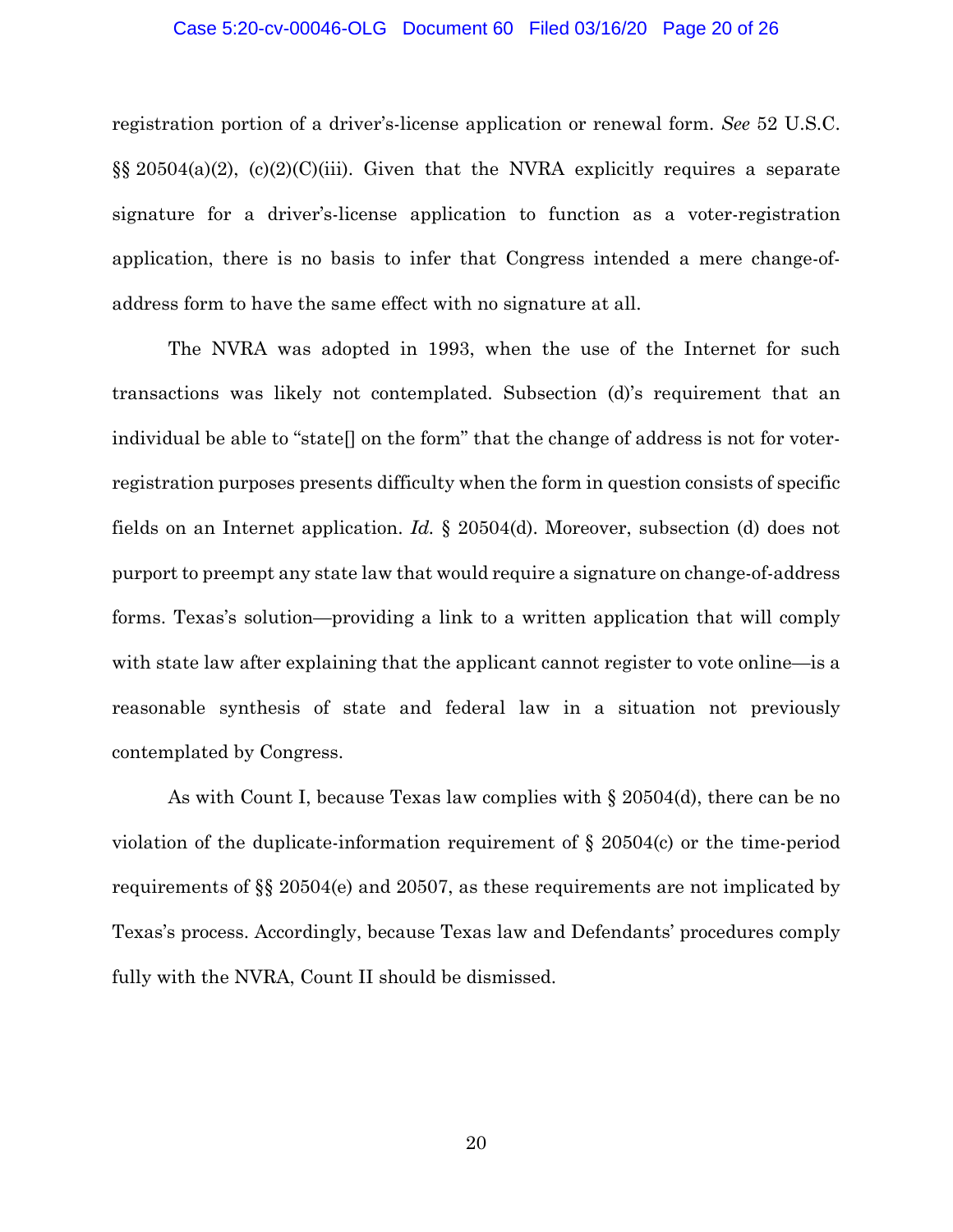# **C. None of Defendants' alleged conduct violates the U.S Constitution (Count III).**

Neither the Organizational Plaintiffs nor the Individual Plaintiffs are being subjected a violation of their constitutional rights under the Fourteenth Amendment, because neither group of plaintiffs is subject to disparate or discriminatory treatment. Defendants address each set of plaintiffs in turn.

### **a. The Organizational Plaintiffs**

Texas's handling of online transactions with DPS does not violate the Equal Protection Clause with respect to the Organizational Plaintiffs. An equal protection claim involving voting rights requires allegation of "intentional discrimination against an identifiable political group and an actual discriminatory effect on that group." *Republican Party of N.C. v. Martin*, 980 F.2d 943, 955 (4th Cir. 1992) (citation omitted); *see also, e.g.*, *Veasey v. Abbott*, 830 F.3d 216, 230 (5th Cir. 2016) (en banc) (stating that "[p]roof of racially discriminatory intent or purpose is required to show a violation of the Equal Protection Clause" (quoting *Village of Arlington Hts. v. Metro. Hous. Dev. Corp.*, 429 U.S. 252, 265 (1977))). Plaintiffs have not plausibly alleged intentional or purposeful discrimination in which one class is favored over another.

Statutes providing neutral rules, which might benefit any group, are not rendered discriminatory by the fact that they benefit one group when applied in particular circumstances. S*ee Rodriguez v. Popular Democratic Party*, 457 U.S. 1, 10 n.10 (1982) (holding that "a statute providing that all such vacancies [in the legislature] be filled by appointment does not have a special impact on any discrete group of voters or candidates" and thus is not discriminatory for equal-protection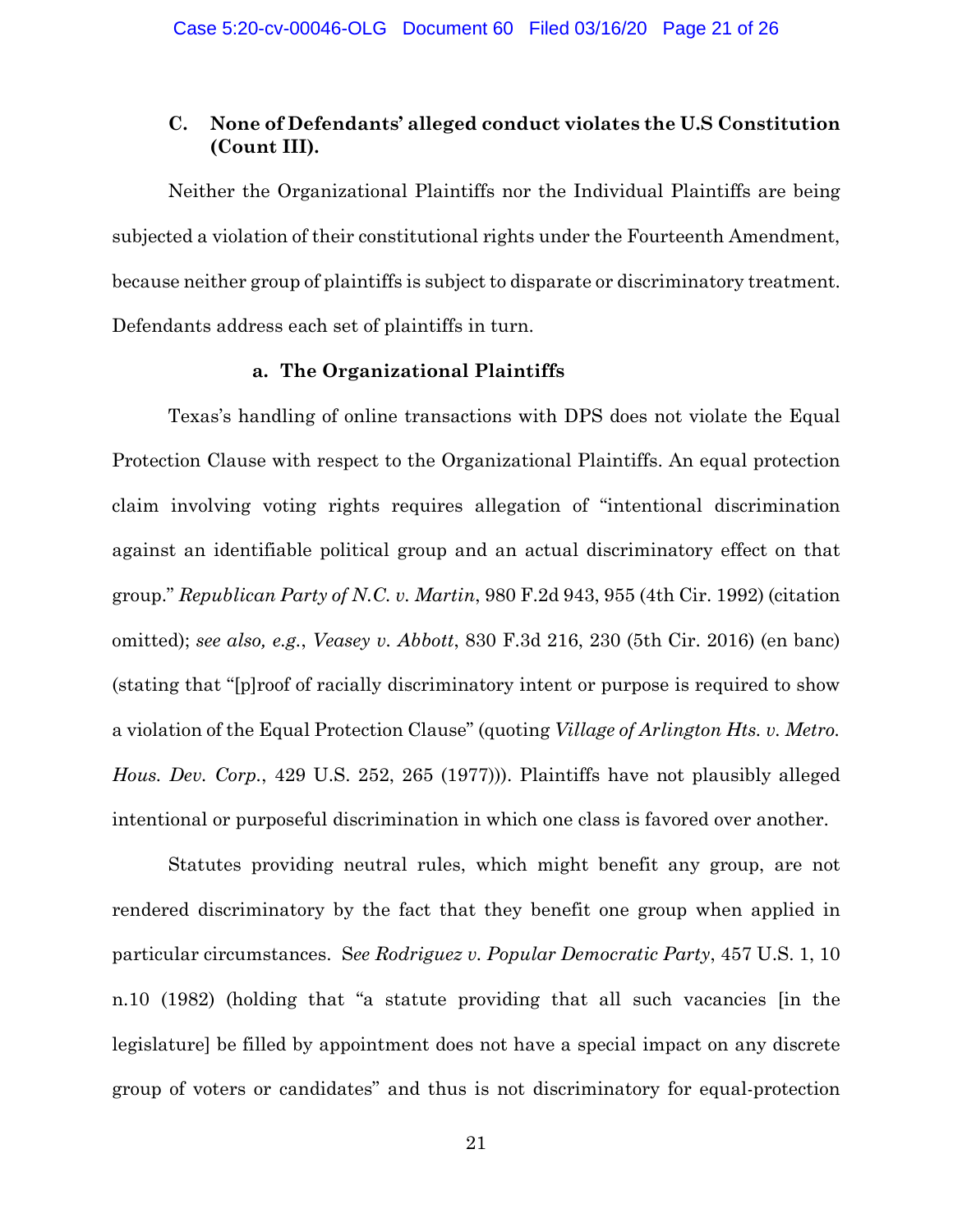#### Case 5:20-cv-00046-OLG Document 60 Filed 03/16/20 Page 22 of 26

purposes). Here, the Organizational Plaintiffs do not even *allege* that Texas's handling of online driver license and change of address transactions disproportionately impacts them. And they certainly do not allege that it is the result of "intentional discrimination" against any group. *Cf. Republican Party of N.C. v. Martin*, 980 F.2d at 955.

The Organizational Plaintiffs fail to state an equal protection claim.

## **b. Individual Voters**

Even if any of the Plaintiffs had standing to pursue claims on their own behalf or on behalf of any other individual voter—which they do not—Texas's handling of online driver license transactions does not violate any individual's constitutional rights. This is because Texas's written-signature requirement for new voterregistration applications and requests to update voter-registration information which prevents online voter-registration transactions—applies equally to everyone and does not impose an unconstitutional burden on the right to vote. *See* TEX. ELEC. CODE §§ 13.002(b), 15.021(a); *see also id.* § 20.066(a)(1).

In evaluating an alleged burden on voting rights, the *Anderson*/*Burdick* test requires courts to "first consider the character and magnitude of the asserted injury to the rights protected by the First and Fourteenth Amendments that the plaintiff seeks to vindicate." *Voting for Am., Inc. v. Steen*, 732 F.3d 382, 387 (5th Cir. 2013) (quoting *Anderson*, 460 U.S. at 789). Then, the Court "must identify and evaluate the precise interest put forward by the State as justifications for the burden imposed by its rule." *Id.* (quoting *Anderson*, 460 U.S. at 789). Finally, the Court weighs the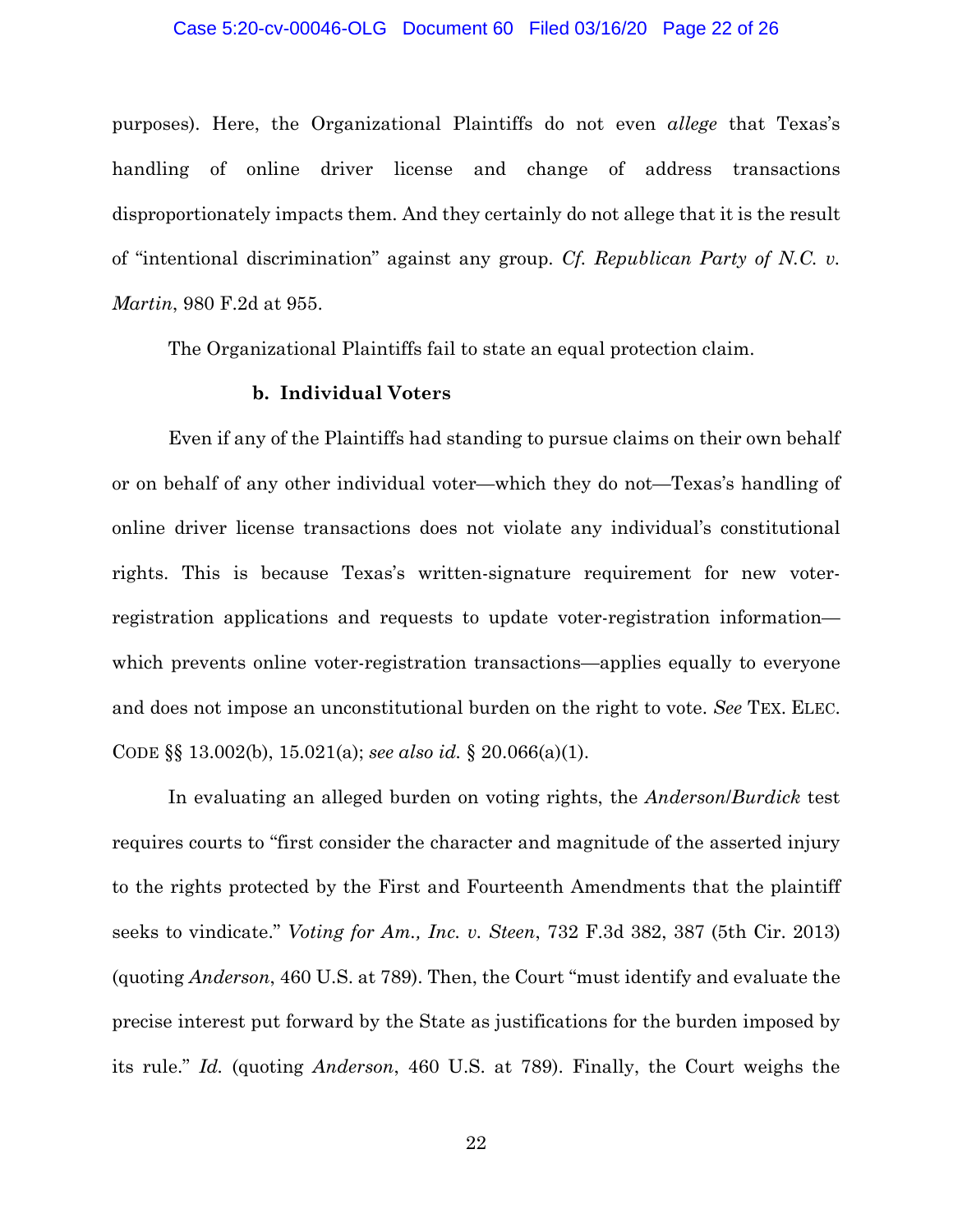#### Case 5:20-cv-00046-OLG Document 60 Filed 03/16/20 Page 23 of 26

"character and magnitude of the asserted in-jury" against the "precise interests put forward by the State," taking into consideration "the extent to which those interests make it necessary to burden the plaintiff's rights." *Id.* at 387-88 (quoting *Burdick*, 504 U.S. at 434). When a state election law provision imposes only "reasonable, nondiscriminatory restrictions" upon the First and Fourteenth Amendment rights of voters, "the state's important regulatory interests are generally sufficient to justify" the restrictions. *Anderson*, 460 U.S. at 788.

As to the "character and magnitude of the asserted injury to the rights protected by the First and Fourteenth Amendments" at issue, Plaintiffs assert that individuals who choose to transact with DPS online are burdened because—unlike individuals who choose to transact with DPS in person or by mail—online users cannot simply check a box to become registered to vote or change their registration address. *See generally* Compl. Texans can register to vote in several ways: in person, by mail, or by fax. TEX. ELEC. CODE § 13.002(a). Texas law also permits voter registration in conjunction with a driver's license transaction (either in person or by mail). But because of Texas's written signature requirement, *id.* § 13.002(b), Texas has never permitted online voter registration.

Being treated like everyone else—making a written, signed request to register to vote or update voter-registration information—does not burden any individual's right to equal protection. If an individual desires the simplicity of checking a single box, they may register using a paper registration form. Stated differently, providing multiple options for individuals to register to vote is not a violation of the Equal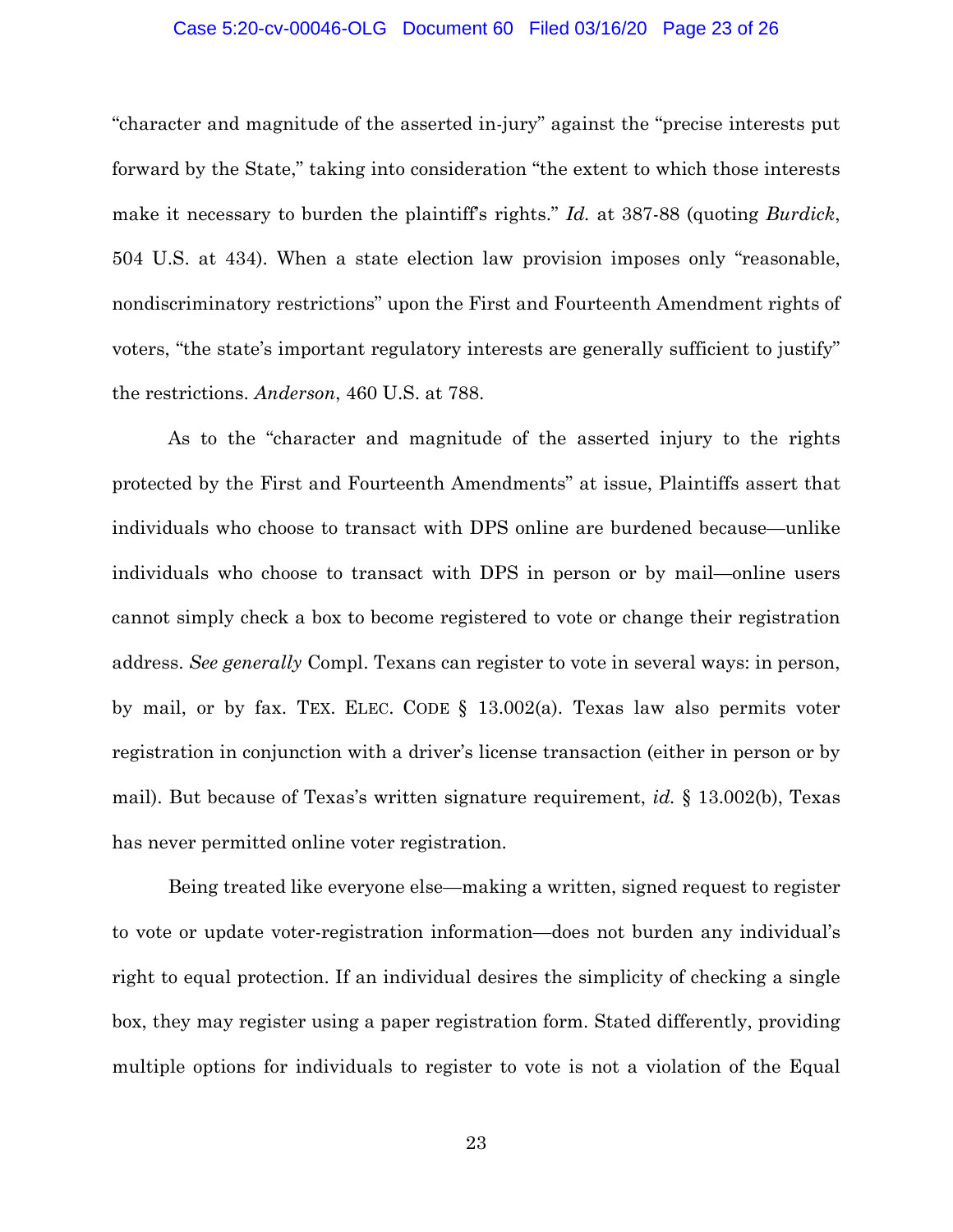#### Case 5:20-cv-00046-OLG Document 60 Filed 03/16/20 Page 24 of 26

Protection Clause even if Plaintiffs consider some options to be less convenient than others.

The interests of the State in requiring written signatures, which necessarily forecloses online registration, include maintaining accurate voting rolls and combatting fraud. It cannot be debated that States have an interest in requiring a signature from voters. *See, e.g.*, 52 U.S.C. § 20504(c). And Texas can use written signatures in cases of fraud, identity theft, and consideration of absentee ballots. *See, e.g.*, *Husted v. A. Philip Randolph Inst.*, 138 S. Ct. 1833, 1838 (2018) ("It has been estimated that 24 million voter registrations in the United States—about one in eight—are either invalid or significantly inaccurate.") (citation omitted).

The Fifth Circuit has also recognized that preventing voter-registration fraud is a permissible state interest that warrants some limits on voter registration. *Voting for Am.*, 732 F.3d at 394-95. It is not necessary for Defendants to produce specific evidence of fraud to justify preventative measures. *Id.* (citing *Crawford v. Marion Cty. Election Bd.*, 553 U.S. 181, 196 (2008) (plurality op.)).[3](#page-23-0)

A State may act to prevent potential fraud, as "[a]ny corruption in voter registration affects a state's paramount obligation to ensure the integrity of the

<span id="page-23-0"></span> <sup>3</sup> *See also Short v. Brown*, 893 F.3d 671, 679 (9th Cir. 2018) (finding "general interest in increasing voter turnout" sufficient to justify experimental use of mail-in ballots in specific counties); *Tripp v. Scholz*, 872 F.3d 857, 866 (7th Cir. 2017) (finding "speculative concern" sufficient to justify ballotaccess limitation); *Ohio Democratic Party v. Husted*, 834 F.3d 620, 632 (6th Cir. 2016) (holding that when a regulation is "not unduly burdensome," a State need not "*prove*" that evidence supports its interest; the court may defer to legislature's findings); *cf. Husted*, 138 S. Ct. at 1847 (cautioning that compliance with the NVRA did not require the State to make "a wise policy judgment" or "have some particular quantum of evidence of a change of residence" before taking steps to verify a voter's address); *Munro v. Socialist Workers Party*, 479 U.S. 189, 195 (1986) ("Legislatures . . . should be permitted to respond to potential deficiencies in the electoral process with foresight rather than reactively . . . .").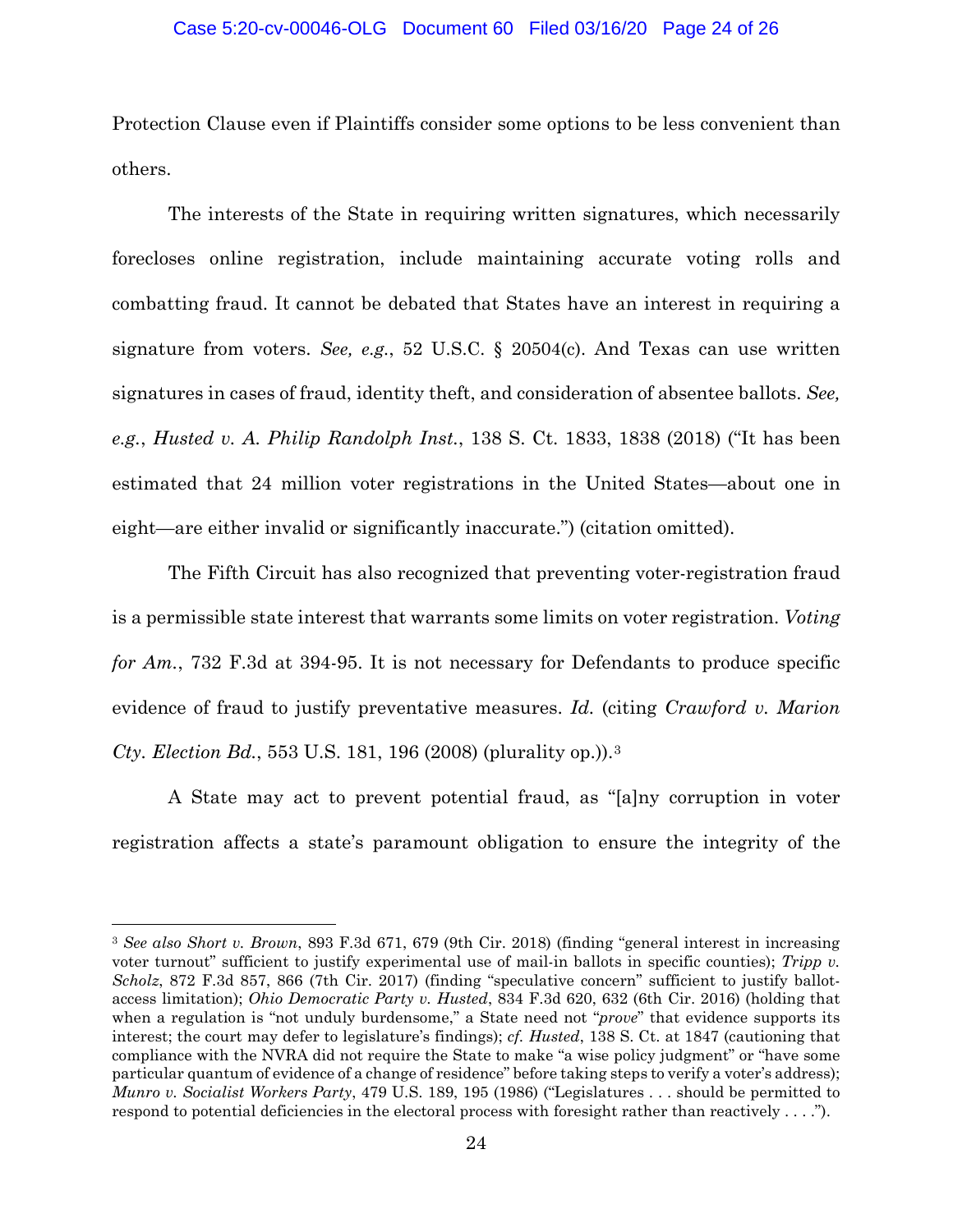#### Case 5:20-cv-00046-OLG Document 60 Filed 03/16/20 Page 25 of 26

voting process and threatens the public's right to democratic government." *Voting for Am.*, 732 F.3d at 394. Balancing individual voter equal-protection rights against the State's interests reveals no unconstitutional burden on the right to vote. The State has provided several options to register to vote, all of which satisfy the State's written-signature requirement. Whether to permit online registration is a quintessentially state-law function, absent a preemptive federal law requiring it. U.S. CONST. art. I, § 4, cl. 1. No such law exists. The Equal Protection Clause does not require what Plaintiffs demand, and no individual's right to vote is unconstitutionally burdened by Texas's written-signature requirement for voter registration.